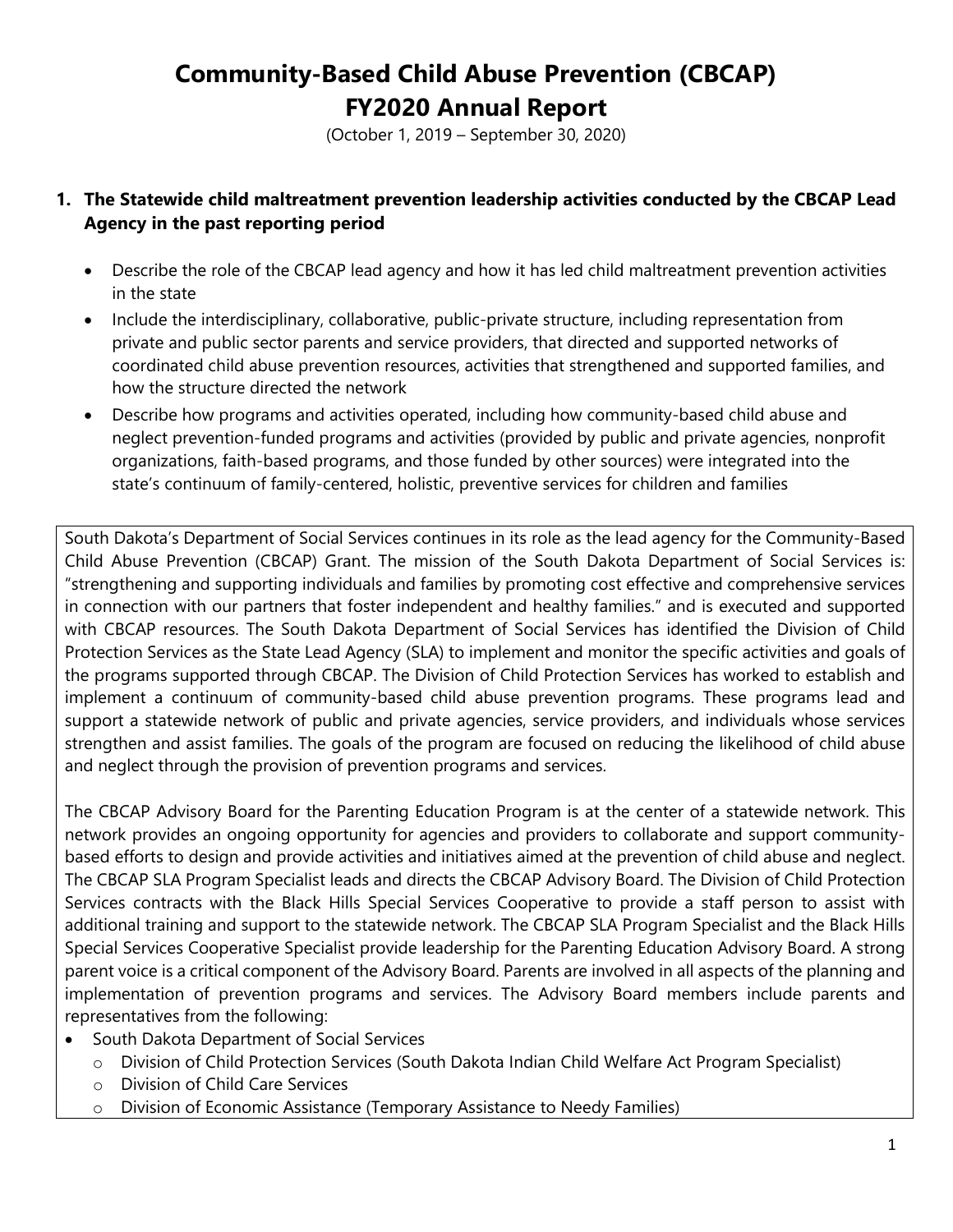(October 1, 2019 – September 30, 2020)

- o Division of Community Behavioral Health Services (Prevention Program which includes Alcohol and Drug Abuse contact)
- South Dakota Department of Health
	- o Office of Family and Community Health (Maternal and Child Health)
- South Dakota Department of Education
	- o Division of Educational Services & Support (Title X, McKinney-Vento Homeless Program Specialist)
	- o Division of Teacher Quality, Special Education and Early Learning (Office of Special Education; Program Specialist and Head Start State Collaboration Director)
- Public Safety
	- o Crime Victims Compensation Program and Victim's Services Program
- South Dakota Parent Connection
- 14 Parenting Education Partners

The Parenting Education Advisory Board meets at a minimum of twice per year. The Advisory Board serves as a vehicle to ensure an ongoing focus on the social and emotional well-being of children in the state of South Dakota through building on the resources of the state and communities. The Parenting Education Advisory Board Meetings provide each member with an opportunity to describe their programs and services allowing each member to identify areas of potential collaboration and networking opportunities. The meetings allow the CBCAP SLA Program Specialist to provide education and information on a variety of areas related to child abuse prevention and to facilitate the development of a network of community-based services and providers.

The Division of Child Protection Services as the CBCAP lead agency maintains a network of Parenting Education Partners strategically located to cover the geographic areas of the state (See Figure 1). The Division of Child Protection Services provides outreach to parents across state through this network of Parenting Education Partners. Each partner offers the Boys Town Common Sense Parenting (CSP) classes in their region of the state. Parenting education is a strategy for reducing the likelihood of child abuse and neglect. The CSP Program equips parents with the knowledge and the skills needed to be effective parents. Class sessions and course materials assist parents to recognize and reinforce positive behaviors with praise and positive consequences, to provide preventative teaching and corrective teaching, and to teach techniques for self-control and staying calm. Roleplaying during each class session increases the parent's confidence and strengthens the relationship with their children. Parents equipped with appropriate knowledge and skills create safer home environments for children and decrease the likelihood of abuse and neglect. The CSP Program helps parents make their homes peaceful, enjoyable, and safe for the whole family. Each Parenting Education Partner is monitored through a peer review process and an examination of the evaluations completed by each class participant.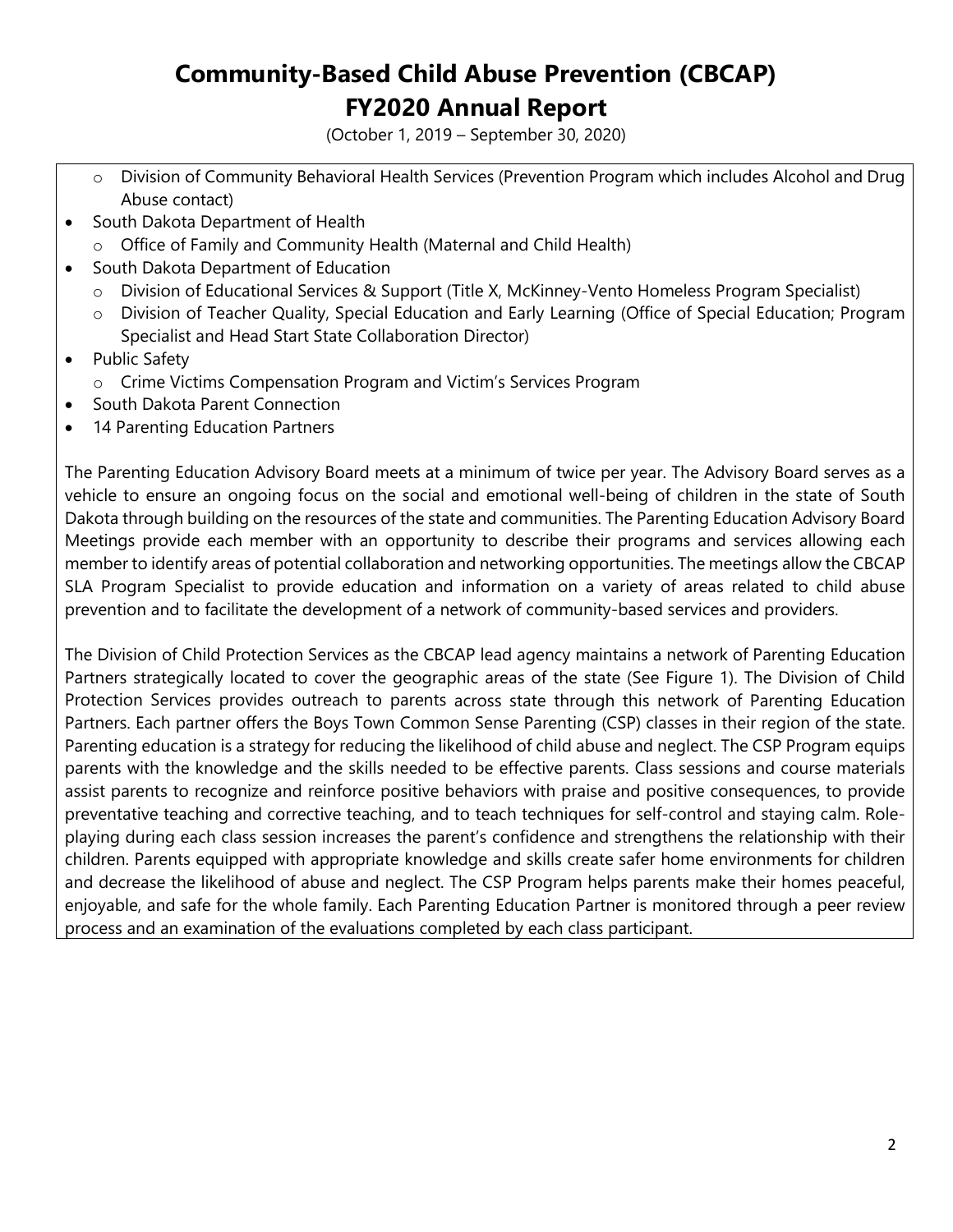(October 1, 2019 – September 30, 2020)



Of those who attended CSP classes during this reporting period, 39% (116) were Native American parents. The Division of Child Protection Services will continue to provide outreach assuring the availability of parenting education to Native American parents. The Division of Child Protection Services has a contract with Great Plains Psychological Services to provide Native American Positive Indian Parenting classes in Sioux Falls, the state's largest urban setting. Great Plains Psychological Services provides Positive Indian Parenting classes through referrals from the Department of Social Services, Division of Child Protection Services. The eight-week course focuses on the elements of traditional Indian parenting which remain valuable and are utilized in contemporary parenting practices today. The goals for Positive Indian Parenting are: (1) To help Indian parents explore the values and attitudes expressed in traditional Indian child-rearing practices; (2) To help parents develop positive and satisfying attitudes, values, and skills that are rooted in the Indian cultural heritage.

The families attending CSP classes come from a variety of referral sources including the Division of Child Protection Services, Temporary Assistance to Needy Families (TANF), Department of Corrections, tribal agencies, courts, Head Start Programs, domestic violence centers, school counselors, attorneys, churches, after-school programs, social workers and other service agencies. All families are encouraged and welcome to register and participate in the parenting classes. Special outreach efforts are directed towards parents living in reservation areas, adults with disabilities and parents of children with disabilities. Parents with disabilities or in need of accommodation receive individual support and course materials are available in alternative formats (i.e., audiobook) as needed.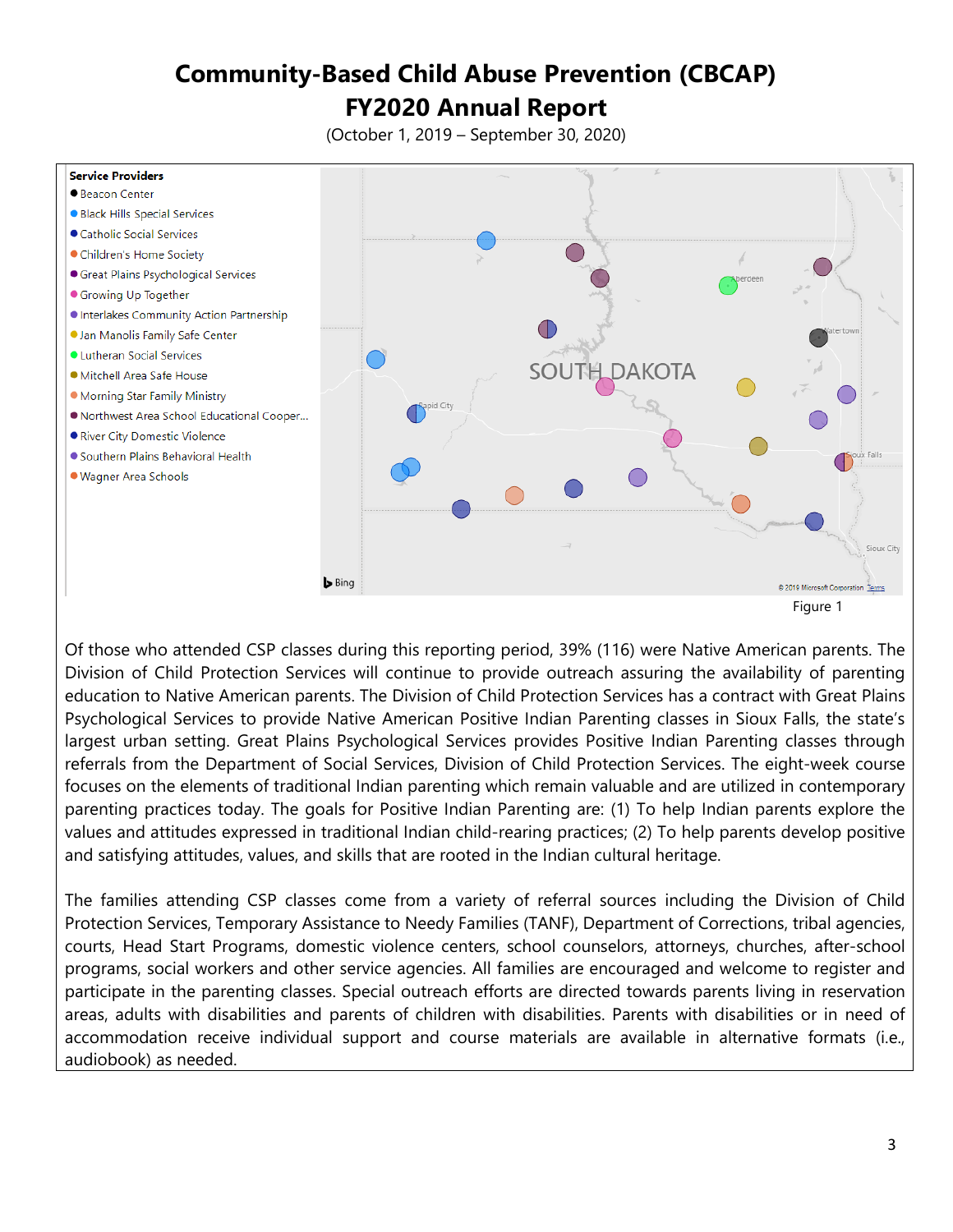(October 1, 2019 – September 30, 2020)

#### **2. The CBCAP lead agency's actions to advocate for systemic change during the reporting period. This should include a description of the following:**

- The lead agency's involvement in statewide systemic change efforts such as the development and oversight of the CFSP/APSR and CFSR PIP, early childhood systems building, and other related interagency collaboration activities, as appropriate (see Attachment 7), to include any efforts by the state to move the child welfare system to focus more on prevention
- Demonstrate (through information and documentation) the establishment or maintenance of innovative funding mechanisms, at the state or community level, that blend federal, state, local and private funds, and innovative, interdisciplinary service delivery mechanisms for the development, operation, expansion and enhancement of CBCAP programs

South Dakota developed a Child and Family Services Plan (CFSP) which sets forth the vision and the goals to be accomplished to strengthen the state's overall child welfare system. This plan, for fiscal years 2020-2024, is available to the public and located online. The CFSP sets forth three goals to plan for enacting the State's Vision: 1) The child welfare system is robust, engaged, and working towards a shared vision; 2) Prevention interventions are utilized by child welfare system partners to ensure only children requiring alternative care to secure safety enter state custody; and 3) Interventions are utilized by the child welfare system to achieve timely permanency outcomes for children which meet their individualized need. In alignment with efforts to reorient child welfare to focus on strengthening families through prevention at the community level, an objective of the CFSP is to establish a feedback loop between danger data and the CBCAP Parenting Education Advisory Board and Parenting Education Program. These stakeholders meet to provide ongoing opportunities for agencies and providers to collaborate to support community-based efforts to provide activities, and develop initiatives aimed at the prevention of child abuse and neglect. A benchmark of this plan is to ingrain members from the CBCAP Parenting Education Advisory Board and the Program Specialist leading CBCAP efforts to the Candidate for Care team. This team is responsible to enhance a child welfare system that reorients child welfare to focus on strengthening families through prevention at the community level. The CFSP integrates CBCAP programs to play a key role as active participants in providing input into this process. South Dakota's Annual Progress and Services Report (APSR), which is available to the public and located online, provides an annual update on the progress made toward accomplishing the goals and objectives in the CFSP, including a 2020 progress update on prevention education and parenting support. South Dakota developed a Program Improvement Plan (PIP) to address areas in child welfare services which need improvement. The key areas identified by the CFSP are: 1) Safety assessment and management, through ensuring fidelity to the current practice model; 2) Achieving timely permanency through improved engagement with families; 3) Building a skilled and stable workforce.

(See Section C, II: [https://dss.sd.gov/docs/childprotection/apsr/ASPR\\_2021.pdf\)](https://dss.sd.gov/docs/childprotection/apsr/ASPR_2021.pdf)

CBCAP grantees are an important resource to strengthen prevention activities. CBCAP grantees work in close collaboration with South Dakota Department of Social Services which serves as the CBCAP state lead agency and the child welfare agency. This strengthens the ability to ensure that the CBCAP goals and strategies align with that of the child welfare agency. The CBCAP grantees, families served, and other stakeholders are an integral part of creating a shared vision. CBCAP grantees target and serve specialized populations, which are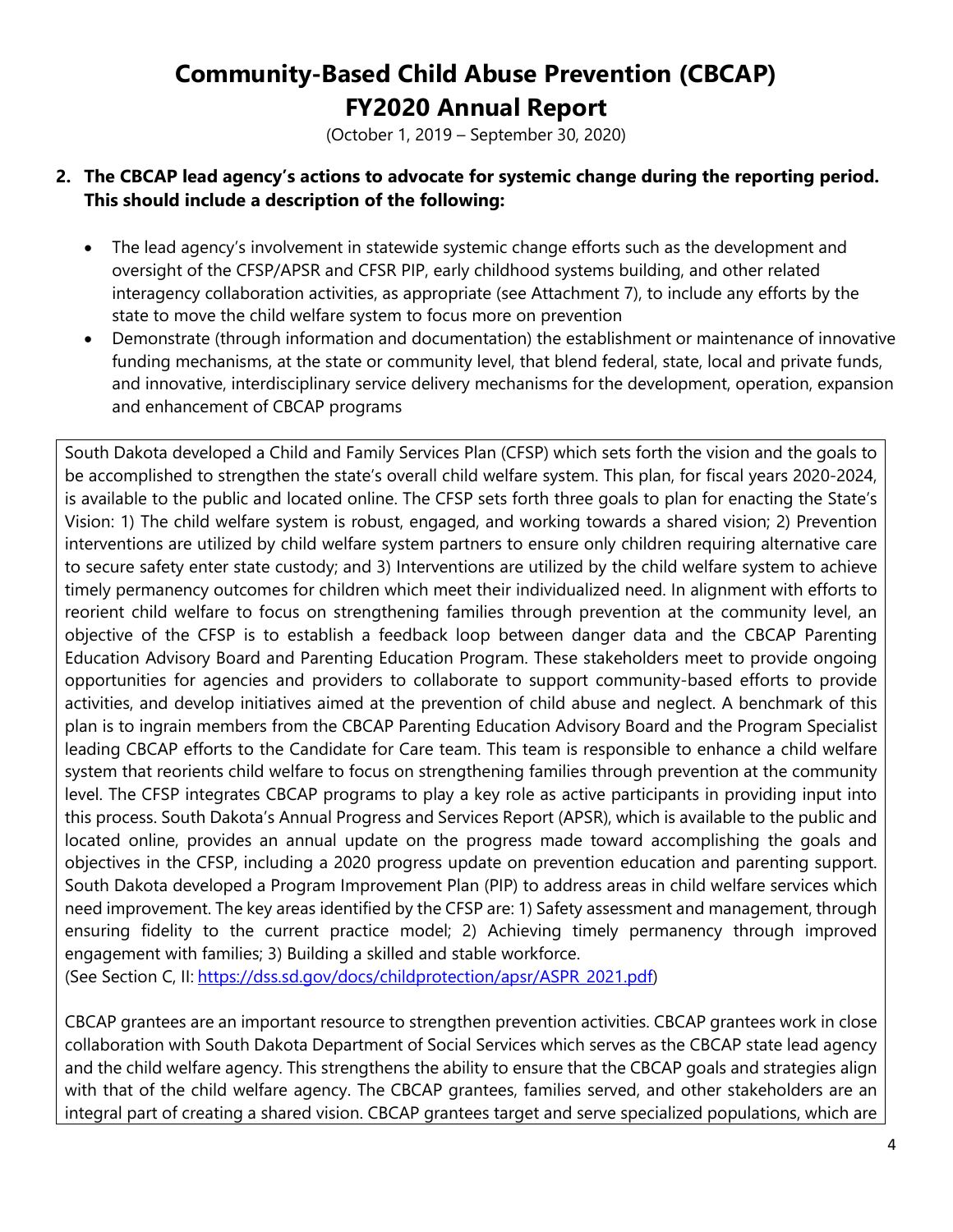(October 1, 2019 – September 30, 2020)

reported in the CFSP. The CBCAP SLA, CBCAP grantees, and Parenting Advisory Board are active participants in stakeholder meetings related to the CFSP/APSR. The CBCAP SLA Program Specialist continues to serve on the Candidates for Care team, the Parenting Education Partners Peer Review, South Dakota CFSR PIP Workgroup, Permanency and Well-Being Workgroup, South Dakota Housing for the Homeless Consortium, State Tribal Workgroup, Independent Services Advisory Group, and Young Voices Youth Advocacy Group. The State Tribal Workgroup allows the CBCAP SLA Program Specialist the opportunity to enhance and gather referrals for the Positive Indian Parenting Program. The Independent Services Advisory Group and Youth Voices Group both work closely with NYTD data, which provides opportunities to enhance the way pregnant and teen parents are served.

The Division of Child Protection Services contracts with the Boys Town to conduct training for the CSP Program as needed. In September 2020, CSP Training was provided by Boys Town staff for five new CSP trainers from across the State of South Dakota (Sioux Falls, Madison, Winner, and Mitchell). Trainers are recertified by the program as required to continue teaching the curriculum with a high level of fidelity. The 14 Parenting Education Partners are strategically located across the state. Each Partner was responsible for conducting CSP classes within their assigned region. Parenting Education classes were provided to incarcerated parents in four prisons/jails served by the Parenting Education Partners and classes were offered on the nine Indian Reservations. Parenting Education Partners assist in the elimination of barriers to class participation and attendance. Some of these efforts include providing CSP classes at remote locations to eliminate transportation as a barrier; altering the location and time of parenting classes; offering CSP materials in a Spanish version; and providing language and sign language interpreters. Parenting Education Partners provides age-appropriate examples and additional instruction to families with young children (i.e., also families from Head Start Programs). This year presented some additional unique challenges due to the Covid-19 pandemic. Classes adapted to a virtual format when safety guidelines precluded in-person meetings. This provided challenges regarding technology access, facilitation materials, and community outreach.

The Division of Child Protection Services blends Federal, State, local and private funds to enhance the services provided through the CBCAP Program. South Dakota used the Children's Trust Funds to assist with providing the match to the Parenting Education Program. The Department of Social Services collaborates with the Department of Health the use of birth certificate fees. The money collected is submitted on a monthly basis to the State Treasurer and deposited in the Children's Trust Fund. The Department of Social Services is the agency designated to administer Title IV-B and IV-E Programs, Child Abuse Prevention and Treatment Grant, Chafee Foster Care Independence Program, and the Community Based Child Abuse Prevention Program. The Division of Child Protection Services is a state-administered and state supervised child welfare system designated to administer the programs required to meet the mandates of those federal programs. The Division of Child Protection Services Program Specialists serve as advisors and consultants to the Division in specific program areas and are involved in the administration of funding, promotion, and evaluation of those services. The Division of Child Protection Services is divided into seven geographical regions. Each region has offices, which serve multiple counties. Regional managers are directly involved with the management of staff in the region and overseeing the region-wide provision of services in all program areas. The Division of Child Protection Services has 19 offices. Each office within a region has a supervisor or supervisors who provide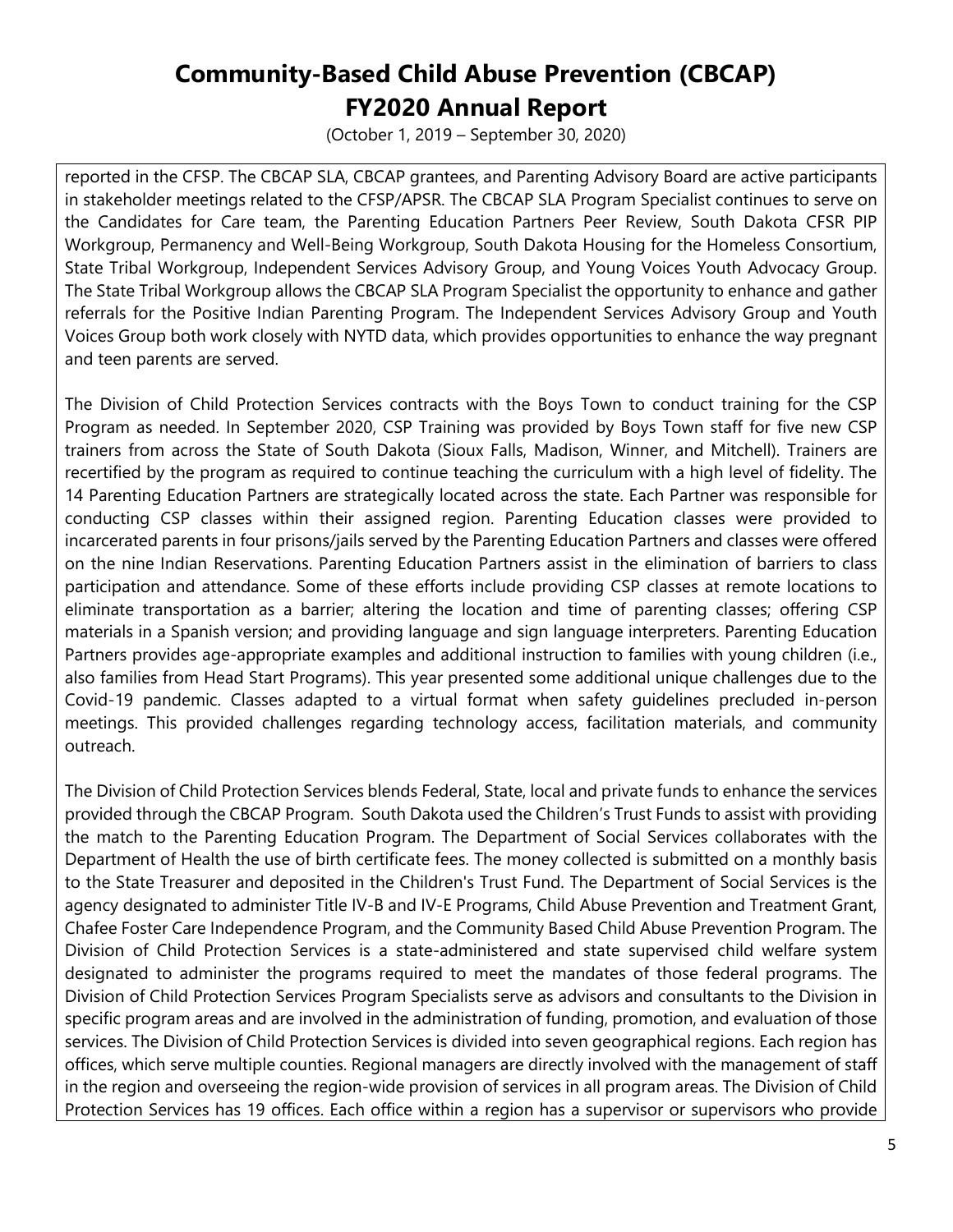(October 1, 2019 – September 30, 2020)

clinical and direct supervision to Family Services Specialists and Social Service Aides offering services in the program areas.

An important part of the IV-B program with the CBCAP Grant is focused on prevention education and parenting support; the goals are to enhance prevention of child abuse and neglect. Prevention-awareness activities occur statewide and increase parent's capacity to safely parent their children. The strategies are to support community-based efforts to develop, operate, expand, and enhance initiatives aimed at the prevention of child abuse and neglect and to support a network of coordinated resources and activities to better strengthen and support families to reduce the likelihood of child abuse and neglect. The objects are to promote community awareness activities by having information and education materials available to community-based programs; and to provide an additional parenting education resource by maintaining a network of parenting education providers who hold classes on a regularly scheduled basis that are designed to meet a variety of individual needs.

#### **3. Describe the nature and extent of collaborations and partnerships and its impact on the CBCAP program in the past reporting period**

- States should describe their partnerships and collaborations with other federal, state, local, or private efforts that intersect with their child maltreatment prevention programs and activities (examples may include: participation in planning and implementation of the CFSR, PIP, CFSP, and APSR (to include the State Team Planning meeting), as well as collaborations with Early Childhood Comprehensive Systems, Strengthening Families initiatives, Head Start, Early Head Start, Maternal, Infant, and Early Childhood Home Visiting Program)
- Highlight how your work may have been anchored and connected to more established prevention and promotion activities in public health or other human services. The report should include information about strength of the collaborations and coordination efforts, the nature and quality of those relationships and what other impacts these connections and partnerships have made

Please check all collaborations/partnerships that apply:

- $\boxtimes$  Child Welfare, such as:  $\boxtimes$  Strengthening Families, Head Start  $\boxtimes$  Substance Abuse
	-
	-
	-
	- $\boxtimes$  IV-B/PSSF  $\boxtimes$  Maternal, Infant, and Early Childhood  $\boxtimes$  Business Community ☒ CFSP/APSR Home Visiting ☒ Project Launch
	- $\boxtimes$  State Team Planning meeting  $\boxtimes$  Early Childhood Comprehensive  $\Box$  Other
		- Systems
- 
- $\boxtimes$  CFSR/PIP  $\qquad \qquad \boxtimes$  Early Head Start  $\qquad \qquad \boxtimes$  Public Health/ACES
	-
	-
	-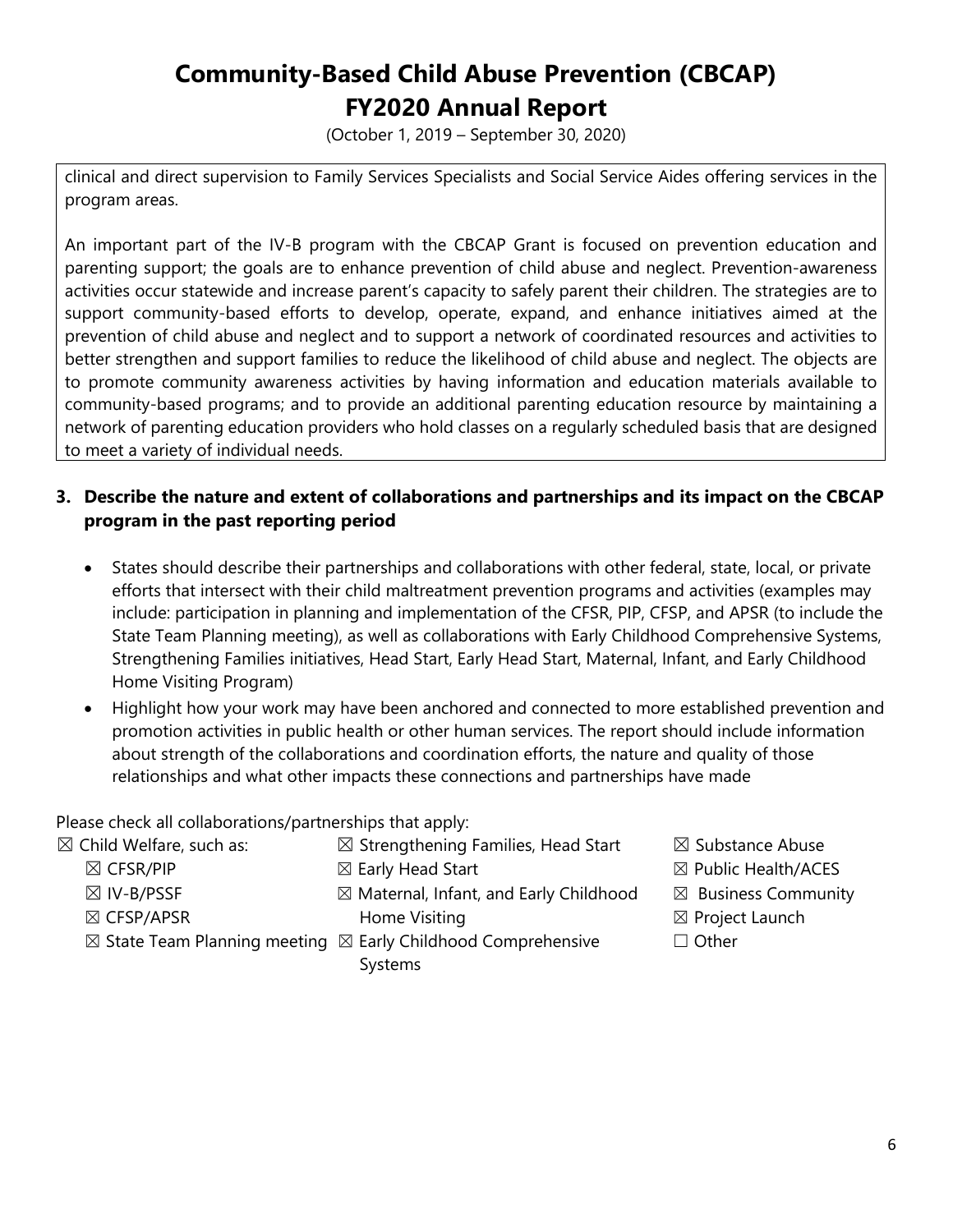(October 1, 2019 – September 30, 2020)

The Department of Social Services, Division of Child Protection Services is the agency designated to administer Title IV-B and IV-E Programs, Child Abuse Prevention and Treatment Grant, Chafee Foster Care Independence Program, and the Community Based Child Abuse Prevention Program. An important part of the IV-B program with the CBCAP Grant is focused on prevention education and parenting support, seeking to enhance child abuse and neglect prevention. Prevention-awareness activities occur statewide and increase parent's capacity to safely parent their children. The strategies are to support community-based efforts to develop, operate, expand, and enhance initiatives aimed at the prevention of child abuse and neglect and to support a network of coordinated resources and activities to strengthen better and support families to reduce the likelihood of child abuse and neglect**.** See above section, "*2. The CBCAP lead agency's actions to advocate for systemic change during the reporting period"*, for additional information on the Child and Family Service Plan and Child and Family Service Review.

The Department of Social Services Division of Child Protection Services, as the lead agency for the CBCAP Program, recognizes the importance of building a network of partners that will enhance its efforts. The Parenting Education Program located within the Division of Child Protection Services has established a strong network of community partners. The Program Specialist for the Parenting Education Program creates and provides support to the work of the CBCAP Parenting Education Advisory Board. The board membership expands based on the development of programs and services. The board members are identified based on the role they or their agency play in child abuse and neglect prevention their program and services as well as their commitment to reducing child abuse and neglect. The CBCAP Parenting Education Advisory Board ensures communication and identification of common issues supporting the prevention of child abuse and neglect. The CBCAP Parenting Education Advisory Board members share information regarding the services and resources provided through the programs. The Division of Child Protection Services and the CBCAP SLA Program Specialist serve as the leaders of a statewide coalition of agencies and community-based service providers. The CBCAP Parenting Education Advisory Board for the Parenting Education Program is the foundation from which the different partners collaborate about activities that support community-based efforts to develop, operate, expand, and enhance activities and initiatives aimed at the prevention of child abuse and neglect in South Dakota and includes parents and representatives.

The composition of the CBCAP Advisory Board demonstrates a commitment to collaboration and the willingness of programs to share information and coordinate resources. South Dakota is a rural state and partnerships are essential for programs to be effective. The CBCAP Parenting Education Advisory Board provides a platform for communication between programs. The CBCAP Parenting Education Advisory Board meets twice per year. Board members can share information, highlight current or new resources or services, and identify potential areas of collaboration. Formal presentations are made on a variety of specialized topics that will assist the board members in their efforts to promote prevention of child abuse and neglect in their region and across the state. The CBCAP Parenting Education Advisory Board meetings provide each member with an opportunity to describe their programs and services allowing each member to identify areas of potential collaboration and networking opportunities.

Information shared during CBCAP Parenting Education Advisory Board meetings enhances the knowledge and capacity of the entire statewide network to improve the coordination of resources and activities and work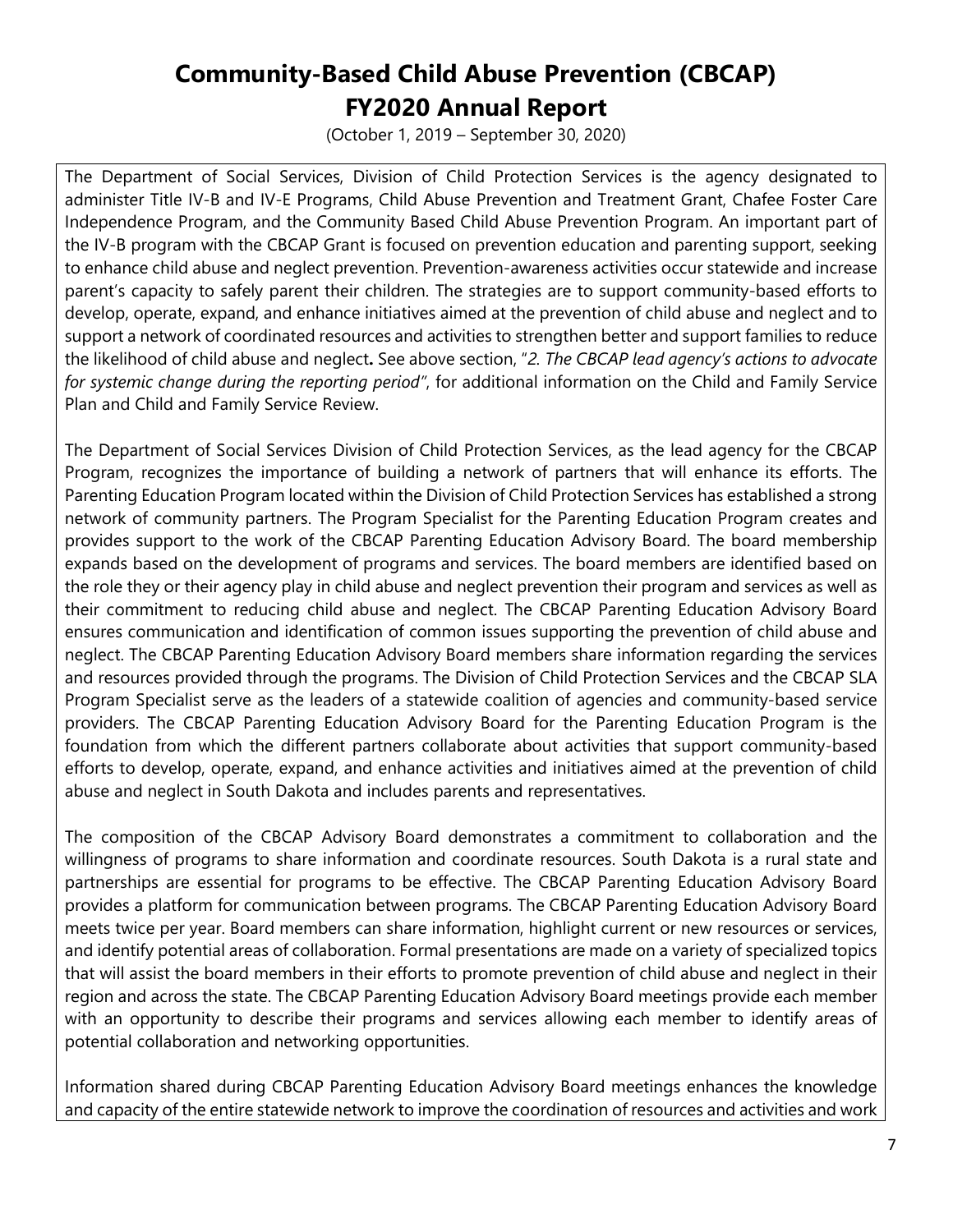(October 1, 2019 – September 30, 2020)

together to strengthen and support children and families. Professionals and parents collaborate, network, learn and share. The Advisory Board's hope is everyone attending the meetings and those reading the Advisory Board minutes learn new ideas and information to enhance their outstanding work with children and families. A wide range of relevant information is presented and the many roles that Advisory Board members represent also provides opportunities for collaborating and sharing a wealth of information.

South Dakota has a network composed of 11 mental health centers commonly used by Child Protection Services for evaluation of children's mental health needs. The South Dakota Department of Social Services, Division of Behavioral Health oversees the Community Mental Health Centers which bring state administration of the centers. There is a representative from the Division of Behavioral Health on the Parenting Education Advisory Board.

The Division of Child Protection Services maintains a statewide delivery system of parenting education. The delivery system includes 14 community-based programs strategically located to provide the Boys Town CSP Program and the Positive Indian Parenting Training Program offered by Great Plains Psychological Services in Sioux Falls.

Parent leadership provides a unique perspective from program participants. The parents' voices provide guidance about what works well and what is challenging for families. The Division of Child Protection Services coordinates with the programs to empower parents and inspire them to be leaders in their homes, communities, and wherever they are living. Leadership skills strengthen and support families preventing child abuse and neglect. The South Dakota Parent Information and Resource Center developed the Parent Leadership Curriculum. The Parent Leadership Curriculum is offered during the Boys Town CSP Trainings. Participants in the CSP program are provided support from the Leadership Curriculum for being leaders in their home with their families and leaders in their communities.

The Parenting Education Program members develop formal relationships with parents, Parenting Education Partners, community representatives, schools, social workers, Head Start, Parent Connection, healthcare and mental health advocates, Family Services Specialists, Division of Child Protection Services staff, TANF Employment Specialists, state's attorneys, judges, the Department of Corrections, the Indian Child Welfare Act tribal directors, Division of Child Care Services, and Department of Education to prevent and reduce child abuse and neglect. The Division of Child Protection Services Parenting Education Program's objective is the protection of children from abuse and neglect by providing parents with parenting skills, providing families the opportunity to learn and practice new parenting skills and gain the knowledge to help protect children. The program encourages outreach and collaboration with faith-based entities in South Dakota. Parenting Education Partner's CSP contracts include Lutheran Social Services in Aberdeen, Catholic Social Services in Rapid City and Morning Star Family Ministries in Martin. The Children's Inn Parenting Education Program has collaborated to form a partnership with two elementary schools in Sioux Falls. Hayward Elementary School continues to offer the CSP classes at the school. The classes, held at the elementary schools, include a supper for parents and children before class and childcare services.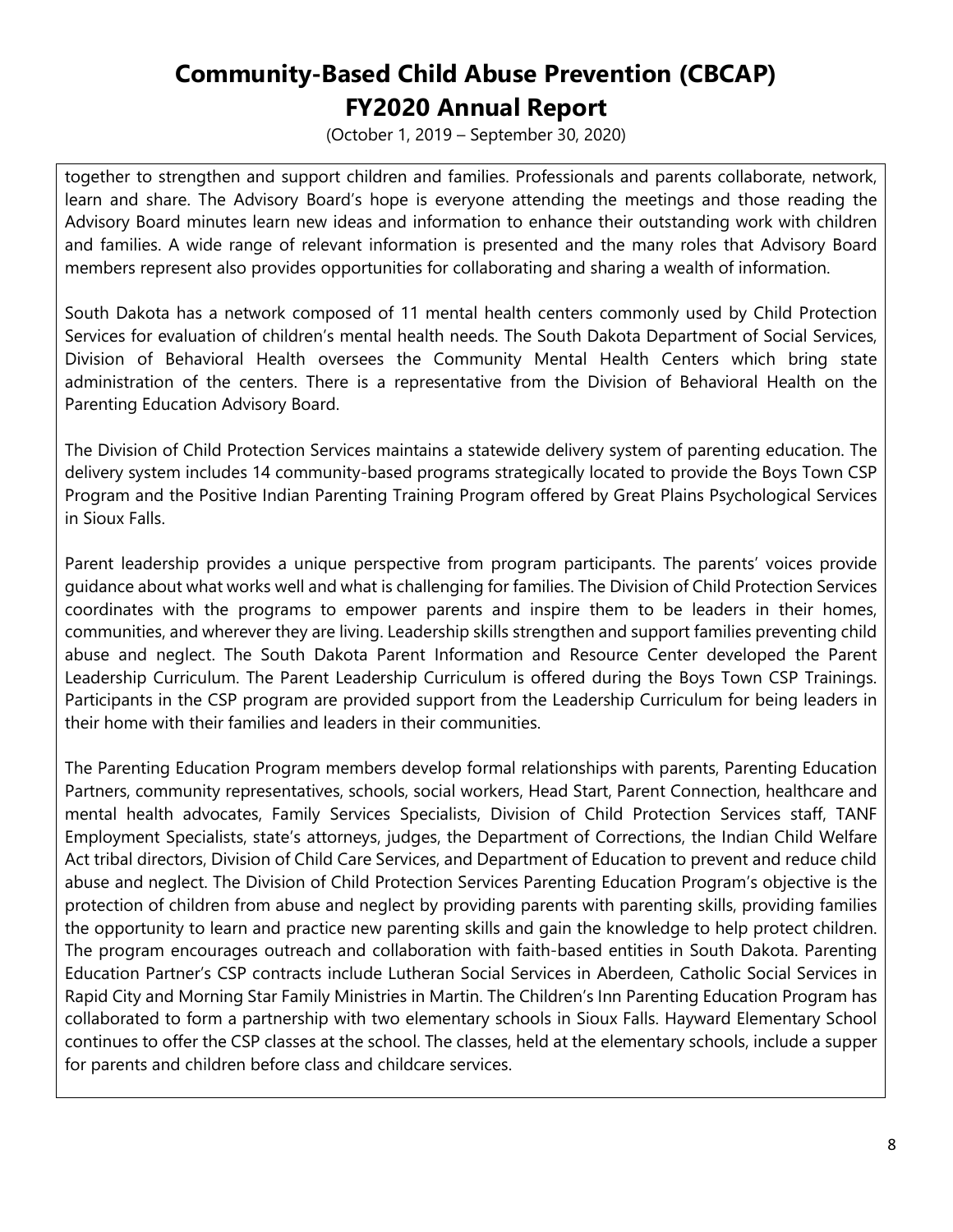(October 1, 2019 – September 30, 2020)

A statewide network of Child Protection Teams, Parenting Education Partners, state and tribal services, schools, childcare centers, Head Start Programs, health care, and other entities continue to collaborate to provide education on issues affecting children and to promote awareness and prevention of child abuse and neglect.

#### **4. Describe the status of the state's prevention service array**

- Demonstrate how the CBCAP lead agency has assessed the unmet needs in the state and community. This can include information from needs assessments conducted by another public or private agency, if the findings inform prevention efforts.
- Demonstrate that the CBCAP lead agency addressed the unmet needs identified by the inventory and description required by section 204(3) of this legislation; (section 206(3))
- Provide the inventory and description of the services provided to families by local programs that meet identified community needs, including core and optional services as described in section 202 of this legislation; (section 204(2)) and the description shall specify whether those services are supported by research
- Demonstrate (through contracts, interagency agreements and other means) the effective development, operation and expansion of community-based and prevention-focused programs and activities that met the requirements of the CBCAP program; (section 206(1))
- Include a description of the numbers served (also see table below), specifically including data on:
	- o individuals (parents/caregivers)
	- o children
	- o families
	- o families with children with disabilities,
	- o parents with disabilities and

| Please indicate numbers for each population served:                          | # served |
|------------------------------------------------------------------------------|----------|
| Number of families with children with disabilities                           |          |
| Number of parents with disabilities                                          | 10       |
| Total number children who received preventative direct services              | 834      |
| Total number of parents/caregivers who received preventative direct services | 357      |
| Total number families who received preventative direct services              | 309      |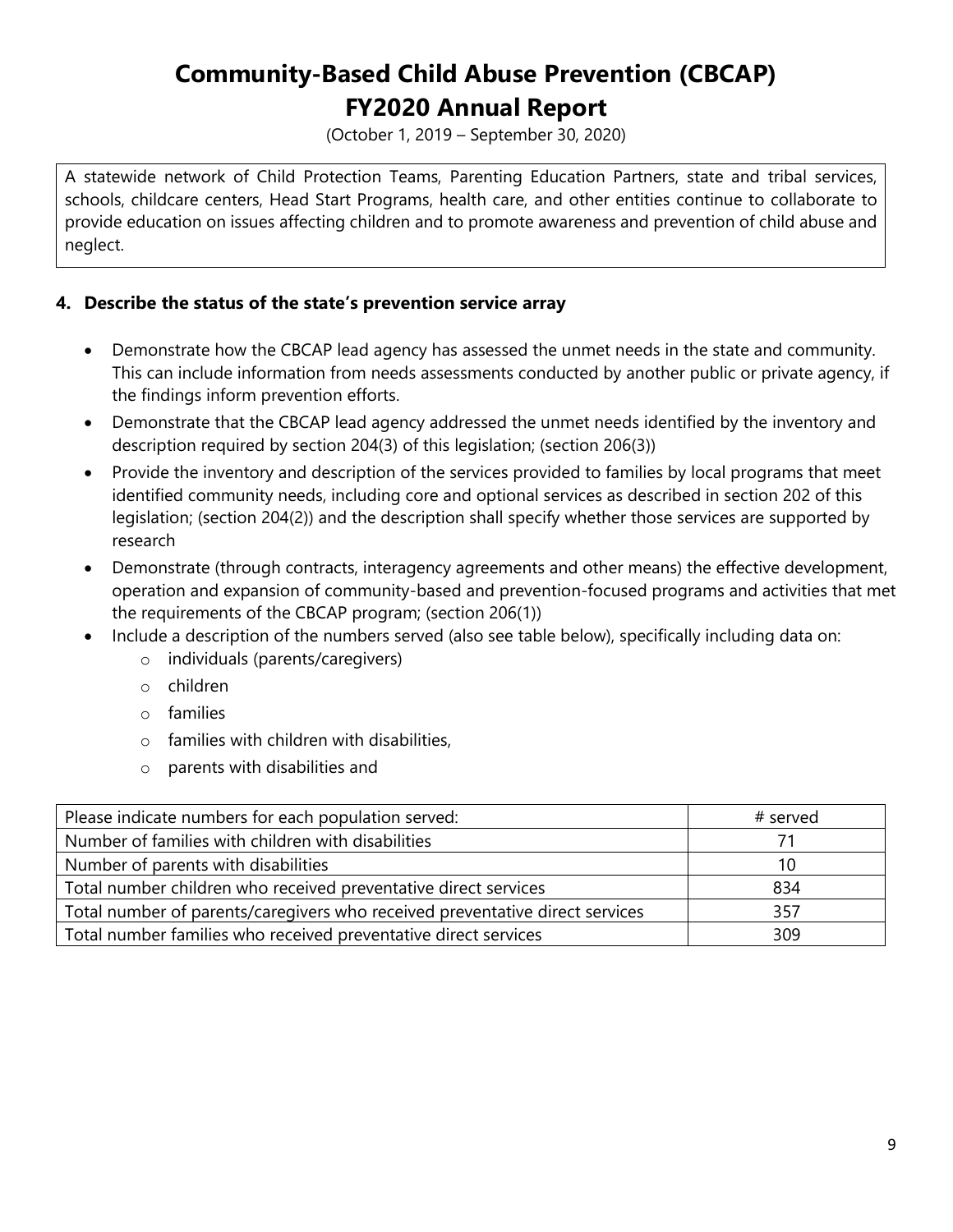(October 1, 2019 – September 30, 2020)

The CBCAP SLA developed criteria for the utilization of the CBCAP funds to select programs to implement parenting education and child abuse prevention activities in South Dakota. A critical factor in the selection process is the ability of the program to expand or enhance community-based efforts in parenting education and support services that prevent child abuse and strengthen families. The selected Parenting Education Programs' philosophy must support the CSP and have an adequate budget to support expanded classes and enough staff to provide the training in their geographic region. Programs participate in local efforts increasing awareness and focusing on the prevention of child abuse and neglect.

The Parenting Education Program continues to assess unmet needs in the state in the following ways:

- Providing peer reviews with each Parenting Education Partner every other year. The review process is a valuable way to provide input to the program and determine unmet needs. Parenting Education Partners conduct a brief phone survey or send a survey to past parenting participants. Information from the survey is analyzed, shared during the peer review process, and unmet needs are discussed. For example, some of the discussions during the peer review were: how to reach additional families with the program; suggestions to move the classes to a school location to reach more families; having meals and daycare provided for families; changing the location of the class so it is closer for families; and having the class on Saturday. The families attending the peer reviews provide input on what they liked about the classes and how their needs, if any, could have been met more effectively.
- Feedback from the Parenting Advisory Education Board is an avenue for enhancing the partnership shared between the parents, Parenting Education Partners, and professions providing information on a variety of topics of interest to the board. The information presented provides the board members information, resources, and contacts that otherwise may not be known.
- Feedback from the parent survey is used to measure the effectiveness of the program and determine unmet needs. For more information concerning the survey see Section 8.
- Participants of CSP complete the parent survey during the last CSP class. Questions on the survey ask for suggestions to help parents attend CSP classes, ask what additional information would be helpful to the parent and ask for recommendations for informing other parents about CSP. Data gathered from the surveys are incorporated into the program when appropriate and when possible. For details on the recommendations by parents see Section 8.
- Parents are asked during the first CSP session what they want from the class, comments; are recorded and reflected on during the CSP sessions to show parents how CSP skills will help them address these needs and wants. CSP instructors want to make sure parents are receiving what they came for and are getting what they need. Ongoing evaluation and feedback from parents are essential and are a factor in the success of the CSP program.
- The Parent Education Program collaborates with Head Start to track trends in unmet needs and service populations.

The Parenting Education Partners in South Dakota represent a diverse group of public and private entities. The following is the list of contracted Parenting Education Partners:

- Yankton County Women's Shelter, Yankton
- Children's Inn Children's Home Society of South Dakota, Sioux Falls
- Mitchell Area Safe House, Mitchell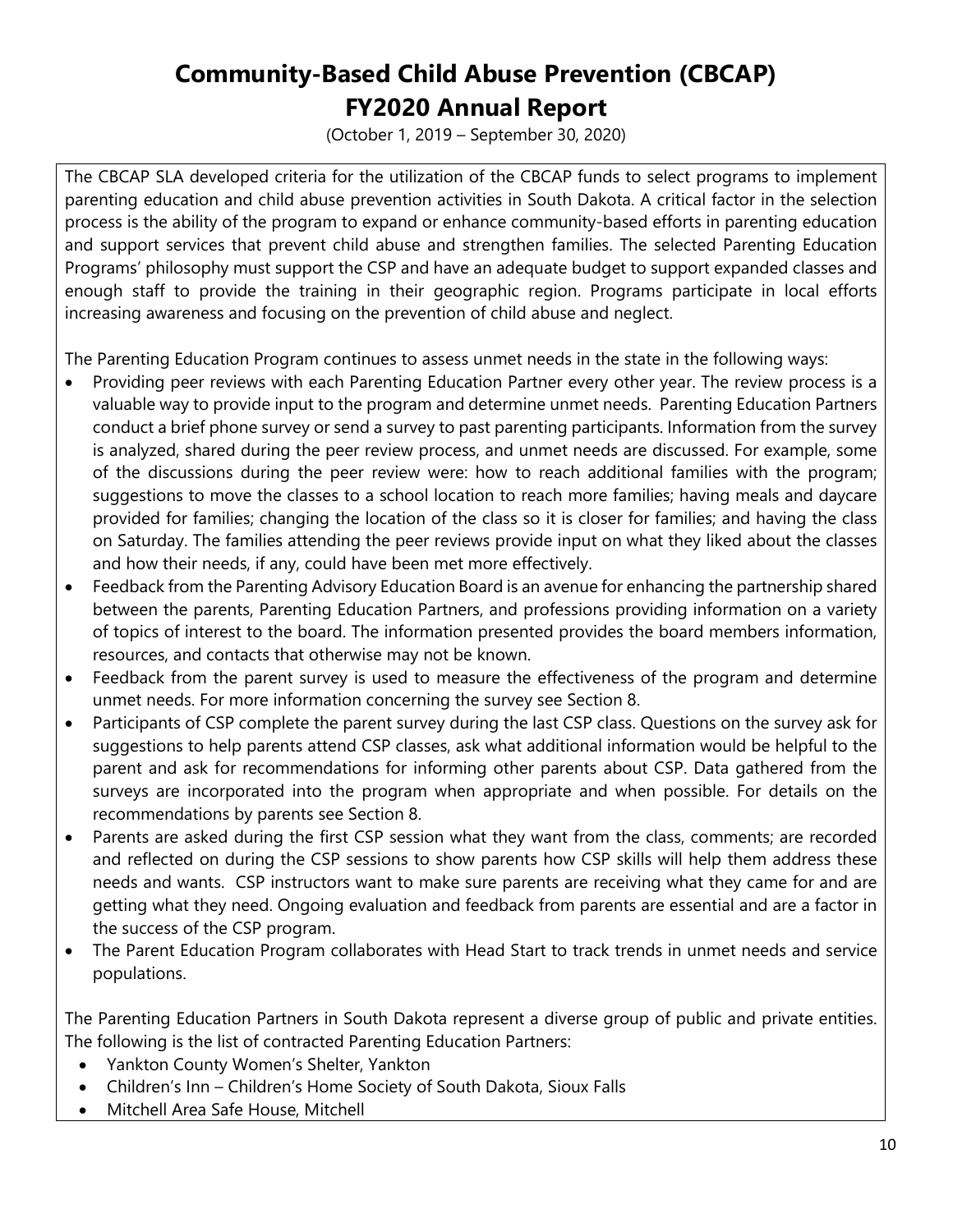(October 1, 2019 – September 30, 2020)

- Southern Plains Behavioral Health Services, Winner
- Northwest Area School Educational Cooperative, Isabel
- Inter-Lakes Community Action Partnership, Madison and Brookings
- Growing Up Together, Pierre
- Catholic Social Services, Rapid City
- Rapid City Career Learning Center, Rapid City, Spearfish, Belle Fourche, Custer, Hot Springs
- Morning Star Family Ministry, Inc., Martin
- Beacon Center Domestic Violence Shelter, Watertown
- Lutheran Social Services, Aberdeen
- Manolis Family Safe Center, Huron
- Great Plains Psychological Services

Parenting Education Partners, funded by CBCAP, have staff trained in the instruction of the 4th Edition, CSP Curriculum. The 4<sup>th</sup> Edition of CSP was released from Boys Town in June 2015. This network of statewide programs allows for greater geographic outreach for child abuse and neglect prevention education and more opportunities for parents to seek parent education. Parents who have more information and skills provide children with safer home environments. CSP is designed to strengthen and support families to prevent child abuse and neglect. The Department of Social Services supports local level efforts that increase the awareness and prevention of child abuse and neglect. Increased awareness and prevention of child abuse and neglect are supported through the distribution of brochures and information including *2019/2020 Prevention Resource Guide: Strong and Thriving Families.*

CSP trainers teach the updated Boys Town  $4<sup>th</sup>$  Edition Curriculum. CSP Trainings conducted by Boys Town Staff have historically been offered in Pierre upon need; however, this year the training was held virtually due to the pandemic. Boys Town requires all CSP Trainers to be re-certified every three years. Re-certification includes submitting the presentation of two CSP sessions for Boys Town staff to evaluate. A leadership skill continues to be included with each CSP session. The Six Protective Factors are embodied in the curriculum. An objective of the Parenting Education Partners is to help parents maintain and develop the Six Protective Factors and increase the health and wellbeing of children and families. The Six Protective Factors are attributes that serve as buffers, helping parents with supports, or coping strategies for effective parenting, even under stress. The Six Protective Factors are: nurturing and attachment, knowledge of parenting and child development, parental resilience, social connections, concrete support for parents and social and emotional competence of children.

The Parenting Education Program recognizes the contributions made by parents to enhance and improve its programs. Many parents need assistance to build confidence in their ability to appropriately and effectively parent their child and develop leadership knowledge and skills. The Parenting Education Program's network of partners and its collaborative relationship with other programs and services maximizes opportunities for parents to gain and practice leadership skills from the CSP Program.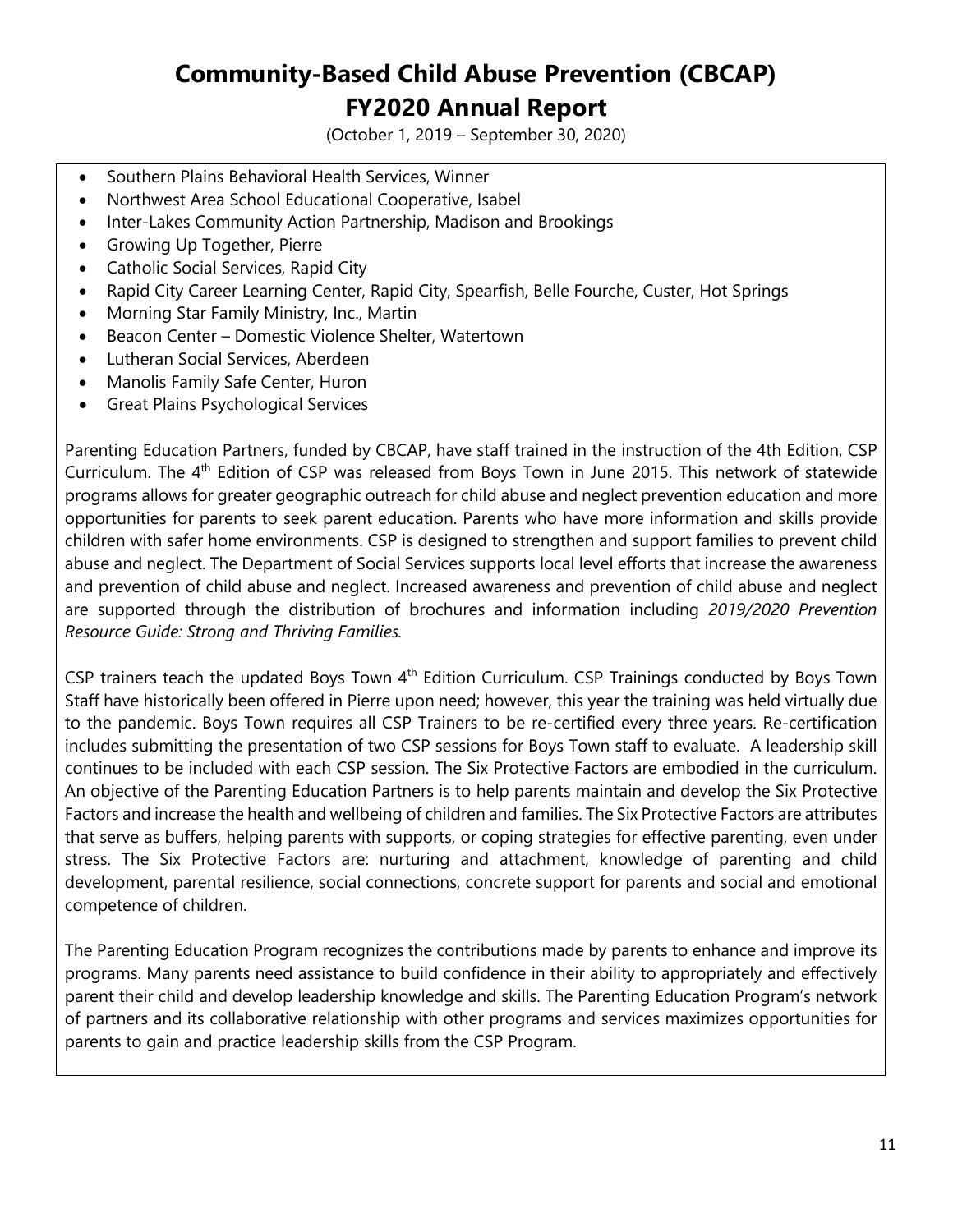(October 1, 2019 – September 30, 2020)

Parenting Education Partners are encouraged to develop strategies to promote parenting skills with fathers participating in classes. Father-friendly methods of outreach and classes are integrated into statewide efforts to support parents through education and to decrease child abuse and neglect.

The CSP Program is at Level #2 "Promising Program or Practice". This determination was made in collaboration with the Family Resource Information, Education, and Network Development Service (FRIENDS) National Resource Center, the Parenting Education Advisory Board, Boys Town Staff, and the Parenting Education Partners. Parenting Education Partners have instructors trained by Boys Town staff. All programs use the same curriculum materials, book, training materials, PowerPoint/videos, etc. A study on the CSP Program was published in 1996 comparing parents who attended the 6-week program to other parents. (*Thompson, R. Ruman, P., Schuchmann, L., & Burke, R*. (1996). A cost-effectiveness evaluation of parent training can be found in the *Journal of Child and Family Studies*. 5 (4), (415-429). As the program has grown, CSP has been recognized by numerous family and parenting organizations. It has received an "outstanding" rating from the Parent Council and was named the 1997 Seal of Approval Winner by The National Parenting Center. CSP is a preferred parenting provider for the states of Arizona and South Dakota. In addition, the U.S. Air Force selected CSP to support its services to military families, and the program has been offered at 68 Air Force bases around the world. The Spanish version of CSP was cited in the *September 2000 Library Journal* as a valuable resource for the Hispanic population.

The training model used in CSP focuses on experiential learning. The five training components: instruction, modeling, practice, feedback and review, give parents an opportunity to learn, and use parenting skills in a neutral class setting before putting the skills to use at home with their children. After viewing taped examples of parenting techniques, parents practice how to use the skills they have learned with their children.

Positive Indian Parenting draws on the strengths of traditional Indian child-rearing practices using storytelling, cradleboards, harmony, lessons of nature, behavior management, and the use of praise. It also addresses the historic impact of boarding schools, intergenerational trauma and grief, and forced assimilation of parenting; it empowers Indian families to reclaim their right to their heritage to be positive parents. Positive Indian Parenting is strengths-based, conveying the message that our ancestors' wisdom is a birthright for American Indian/Alaskan Native (AI/AN) parents. The curriculum examines how many AI/AN families were deprived of the right to learn traditional practices, invites participants to reclaim values that may have been lost by earlier generations, and validates existing traditional knowledge and values. There have been no formal evaluations of Positive Indian Parenting. However, the curriculum is grounded in extensive child welfare practice experience. Moreover, the program has been deemed an effective practice by the First Nations Behavioral Health Association.

Early Childhood Enrichment (ECE) system promotes the health, safety, and development of young children in early childhood programs through training and technical assistance. Services offered are designed to assist caregivers, teachers and others involved in the day-to-day care of children as well as communities in the development of quality childcare programs and services. Consumer education services for families on choosing and locating childcare are also offered. The ECE programs are in 5 communities: Aberdeen, Brookings, Pierre, Sioux Falls and Rapid City. The ECE system offers a continuum of face to face and e-learning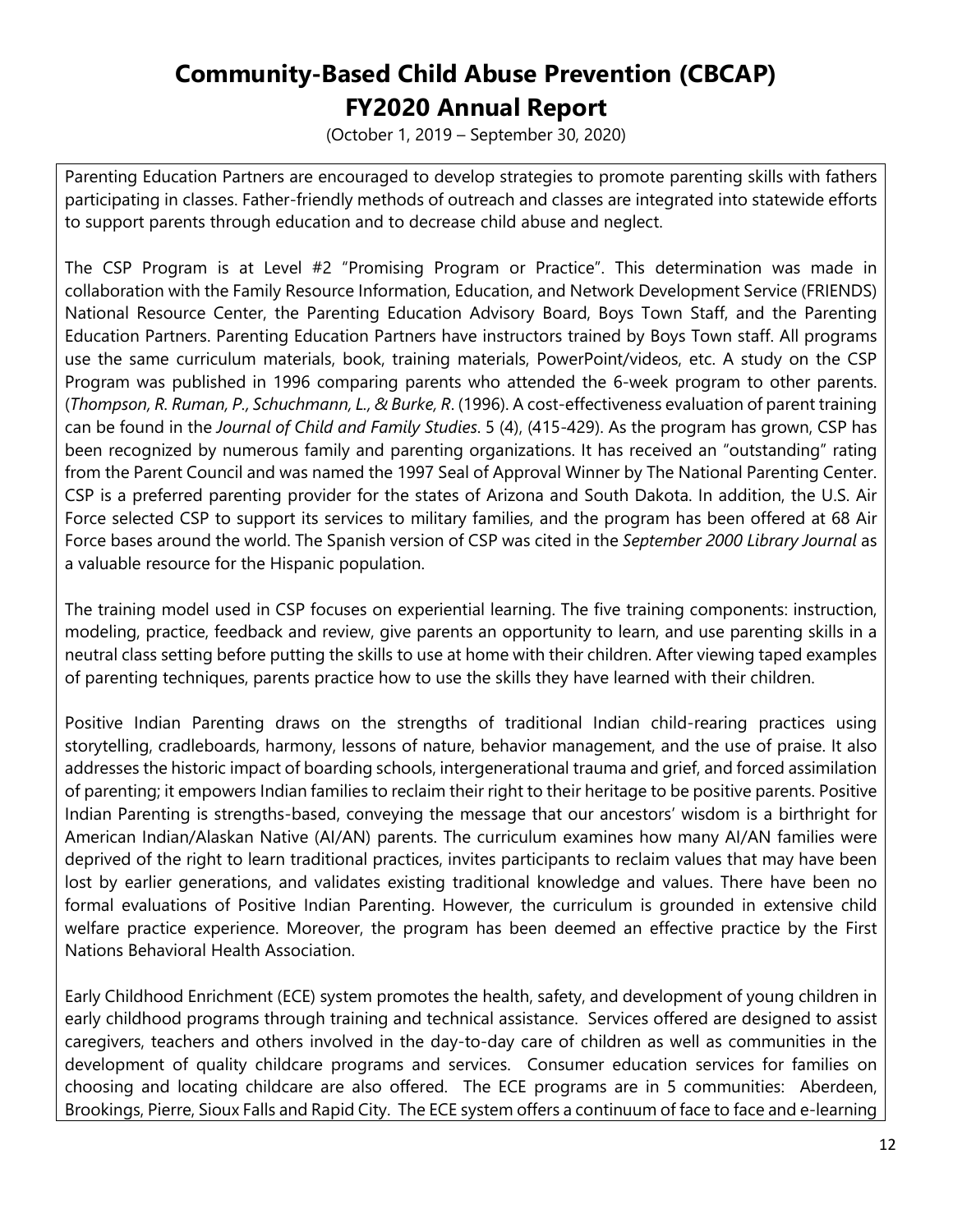(October 1, 2019 – September 30, 2020)

training opportunities from entry level training to specialized certificate and credential programs for childcare providers. They also provide technical assistance and coaching to state registered and licensed childcare providers in a variety of topic areas that includes infant and toddler care. In addition, programs such as Pathways to Professional Development are offered to promote education, training, and professional growth of childcare providers.

Parenting training for parents and caregivers of children birth to age 3 provided in two formats: Responsive Parenting and Understanding Me Up to Age Three. The goal of the training sessions is to help parents learn how their child is growing and developing so they can be more responsive to their child and how to choose childcare that meets their needs. During each of these series, parents learn about topics such as socialemotional growth, early brain development, safety, temperament and guidance. Coordinated by the five ECE sites, training is provided across the state by trainers who have been trained in the use the parenting curriculums. Trainers who conduct training for childcare providers in alignment with the Program for Infants and Toddler Caregivers (PITC) are also available to conduct the parenting classes have received special instructions on how to work with parents vs. childcare providers. Both series are available in different locations throughout the state and are provided at no cost to participants. From October 1, 2019, to September 30, 2020, 38 series were held reaching 148 parents impacting 200 South Dakota children. The decrease in parenting series and the lower attendance numbers are a direct result of scheduled trainings either being canceled, or multiple class locations being combined into one training opportunity when move online in Summer 2020 due to the on-going pandemic.

The Division of Child Protection Services uses Promoting Safe and Stable Families funding to provide foster parents and adoptive parents with respite care services through the South Dakota Department of Human Services Respite Care Program. This respite care is for adults with developmental/intellectual disabilities and children with a chronic medical condition, serious emotional disturbance, severe and persistent mental illness, post adoptive families, developmental delay, developmental/intellectual disability or a traumatic brain injury. The Respite Program served 638 children and adults. There were 396 families that received respite care services from October 1, 2019, through September 30, 2020. The number of children and adults in each diagnosis category were:

| <b>Populations Served</b>                                    | Participants served |
|--------------------------------------------------------------|---------------------|
| Number of participants with a chronic medical condition      | 86                  |
| Number of families at-risk (foster and adoptive)             | 196                 |
| Number of participants with a developmental disability       | 151                 |
| Number of children birth to age 5 with a developmental delay | 93                  |
| Number of participants with a serious emotional disturbance  | 78                  |
| Number of participants with a traumatic brain injury         |                     |
| Number of adults with a serve & persistent mental illness    |                     |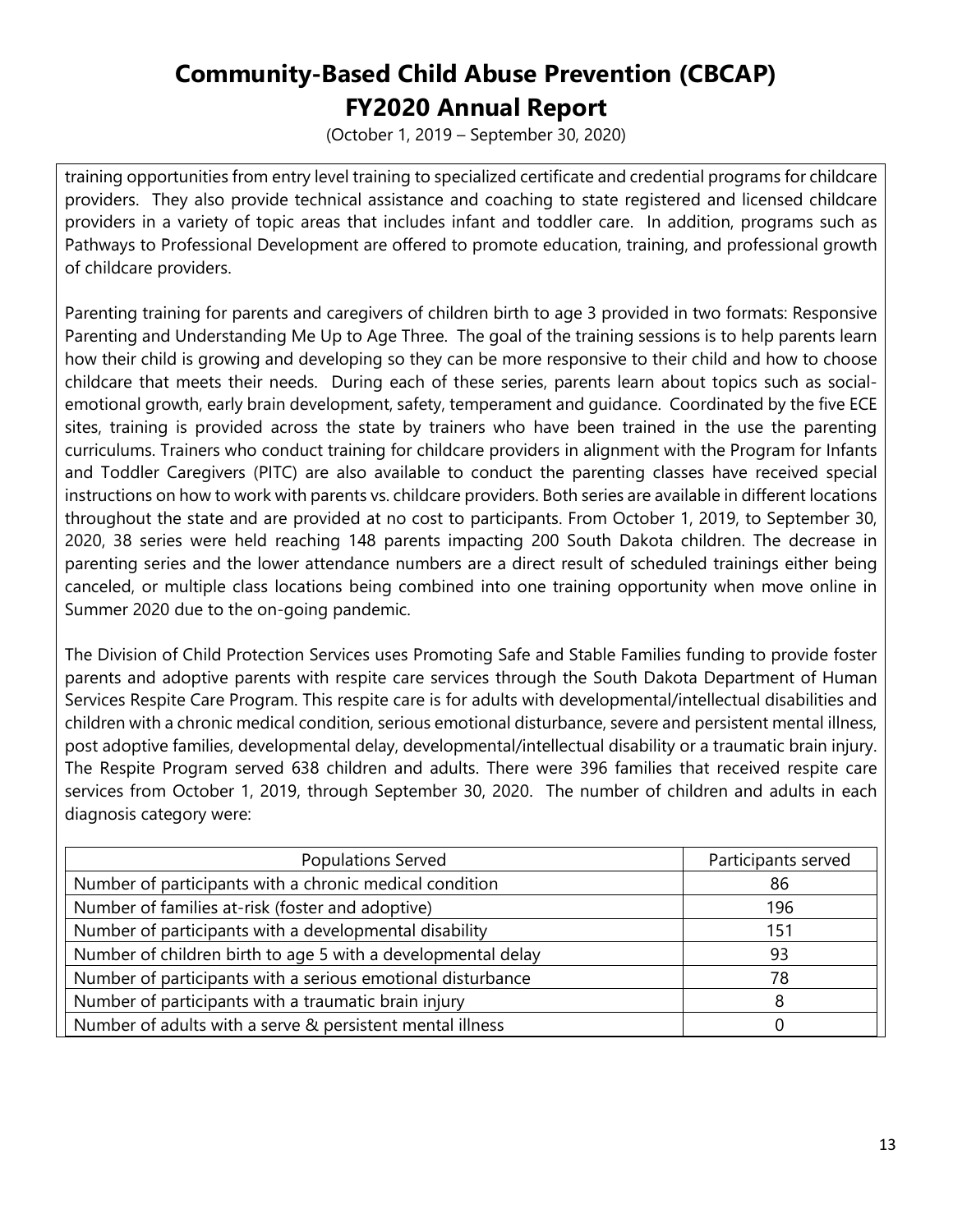(October 1, 2019 – September 30, 2020)

#### **5. Include a description of the actual outreach activities for special populations and cultural competence efforts conducted by the CBCAP lead agency during the reporting period**

- Include a description of outreach activities that the CBCAP lead agency and the community-based and prevention-focused programs and activities conducted over the reporting period to maximize the participation of parents, racial and ethnic minorities, children and adults with disabilities and members of other underserved or underrepresented groups
- If applicable, information may also include outreach activities to other special populations identified by the CBCAP lead agency
- Activities to promote culturally competent and culturally relevant programs and activities for their funded programs

Please check all that apply for outreach:

- 
- 
- $\boxtimes$  Children and adults with disabilities  $\boxtimes$  Members of other underserved
- $\boxtimes$  Homeless families and those at-risk of homelessness or underrepresented groups (i.e. fathers)
- 
- $\boxtimes$  Parents  $\boxtimes$  Parents and  $\boxtimes$  Adult former victims of child abuse  $\boxtimes$  Racial and ethnic minorities and neglect or domestic violence
	-
	-
- $\boxtimes$  Unaccompanied homeless youth  $\boxtimes$  Other option Please describe in your narrative

The Parenting Education Advisory Board, Parenting Education Partners, along with the Department of Social Services, Division of Child Protection Services and the Division of Child Care Services, Child Protection Teams infant-toddler trainers, and schools provide a network of parenting educators in South Dakota. The CBCAP grant made it possible for programs to receive funding to provide the CSP classes and assist in the directing and distribution of child abuse and neglect prevention education and awareness resources. The resources increase the level of awareness of issues related to child abuse and neglect. The CSP Program is inclusive of all residents in South Dakota including various ethnic or racial minorities, and children and adults with disabilities. As the lead agency for the CBCAP grant, the Department of Social Services, Division of Child Protection Services develops, implements, and enhances a continuum of prevention services.

Parents enrolled in CSP are a diverse group economically, ethnically, intellectually, and socially and instructors remain open to the attitudes, feelings, abilities, and life circumstances of the attendees. CSP information is available in Spanish to the Parenting Education Partners upon request and need. When needed, interpreters are provided through the CBCAP grant so parents can communicate in their native languages.

The Head Start families are served by Parenting Education Partners using the CSP Program. Native American children comprise the greatest percentage of children enrolled in Head Start. The Native American families with children enrolled in Head Start can participate in CSP classes. Outreach to Head Starts includes providing the Head Start staff information on CSP classes. CSP brochures are distributed to the Head Starts by the Parenting Education Partners located in the specific reservation area and participants receive CSP brochures at the statewide Head Start conference. The Parenting Education Partners contact Head Start Programs through social media, emails, and provide flyers and brochures to keep them informed when CSP classes are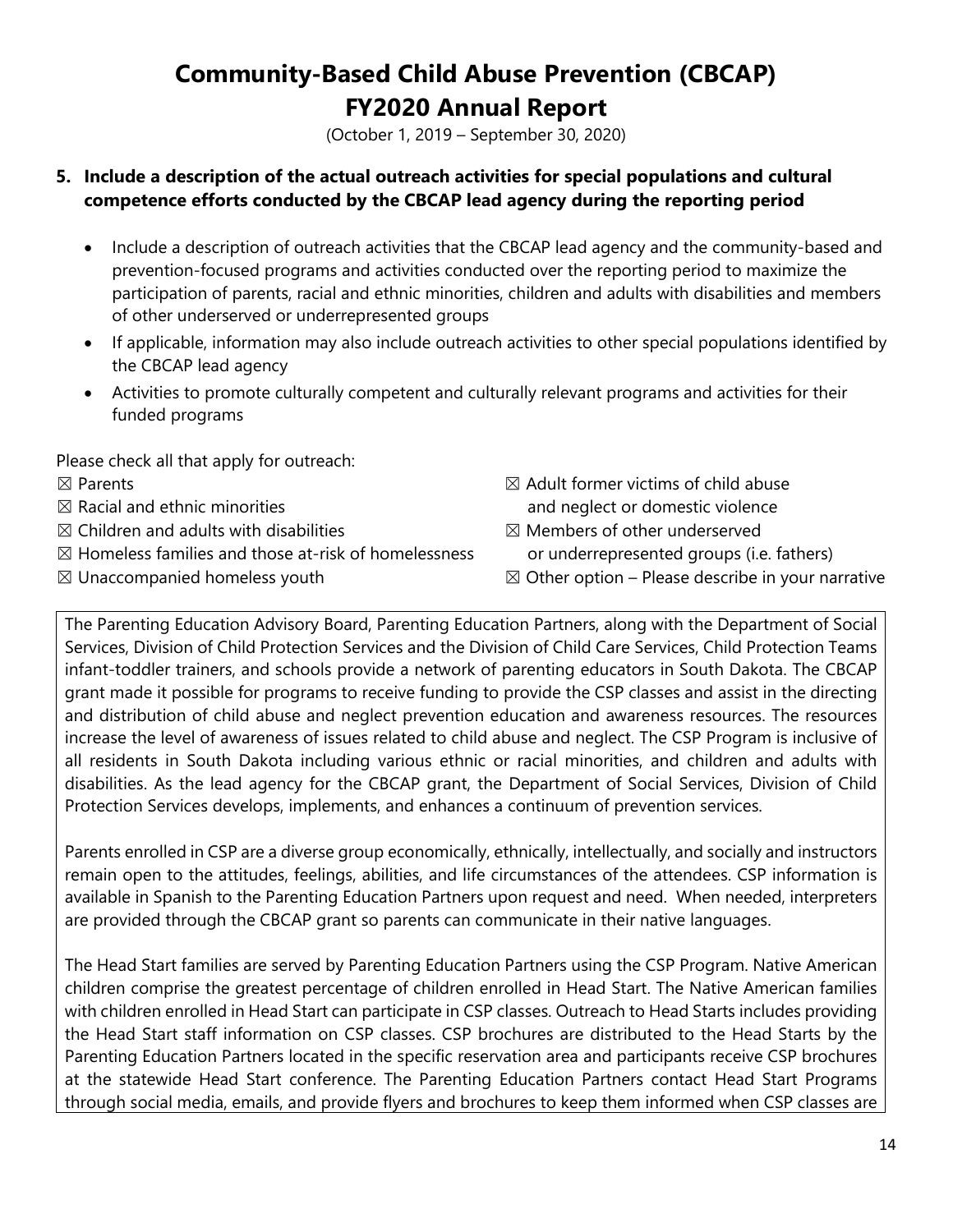(October 1, 2019 – September 30, 2020)

scheduled. Classes are held at Head Start centers and scheduled with times and dates to meet the needs of Head Start families. Many of the Head Starts are located on the nine Reservations in South Dakota where families live within the poverty and income guidelines of Head Start. Classes are held at ADA approved sites.

The CBCAP Advisory Board promotes services to match cultural diversity with community parenting education as a priority. The CBCAP grant has provided South Dakota with the means and opportunities to provide high-quality training for the course instructors. The Parenting Education Partners continued to adjust CSP classes to accommodate individual needs of the adults served. For example, if a parent who has a disability would like to take the CSP class, the trainer could provide the instruction in a one-on-one setting to ensure the individual obtains the maximum benefit from the class materials and education. Accommodations are made for parents with hearing impairments or non-English speaking parents. The CSP instructors have been trained to support the variety of individuals who may attend the classes. Instruction is adapted to meet the individual needs of parents.

The Parenting Education Program continues to assist individuals who have special needs; i.e. speech impairment, physical disability, developmental or emotional disabilities. Parents with a disability or who have a child with a disability are given information and the opportunity to attend CSP, Positive Indian Parenting, or Responsive Parenting classes. During FFY2020, 37 parents with disabilities have taken CSP or PIP classes, and 60 children with disabilities have benefited from their parent's participation in CSP or PIP.

The Division of Child Protection Services, the CBCAP lead agency works actively to provide outreach and improve access to parenting education and support programs for the Native American population. The CSP Curriculum is available statewide, and 116 (38.93%) of participating parents who attended the program in FFY2020, were Native American. A guiding principle for the Department of Social Services is, "We believe in respecting individual and cultural differences by treating people with dignity, fairness, and respect". Information about the Native American culture and traditions provide a child abuse and prevention platform for understanding and serving the Native American parents. As part of a broader state strategy, the Division of Child Protection Services through a state/tribal consultation group meets quarterly to collaborate and communicate with representatives from South Dakota tribes to obtain their input and discuss program issues related to the coordination of programs and services on the reservation. To improve collaboration with services to Native American children and families, the Division of Child Protection Services, Indian Child Welfare Act Program Specialist serves as a liaison between the tribes and the Division of Child Protection Services. The Indian Child Welfare Act Program Specialist serves on the CBCAP Advisory Board. Information about the CSP classes is communicated through the Indian Child Welfare Program Specialist.

The CSP classes are offered on the nine reservations in South Dakota. The Division of Child Protection Services, ICWA Program Specialist sends an email to the Tribal ICWA Directors and Tribal Child Protection Services Directors with the CSP website link which includes additional information and class schedules for the different areas.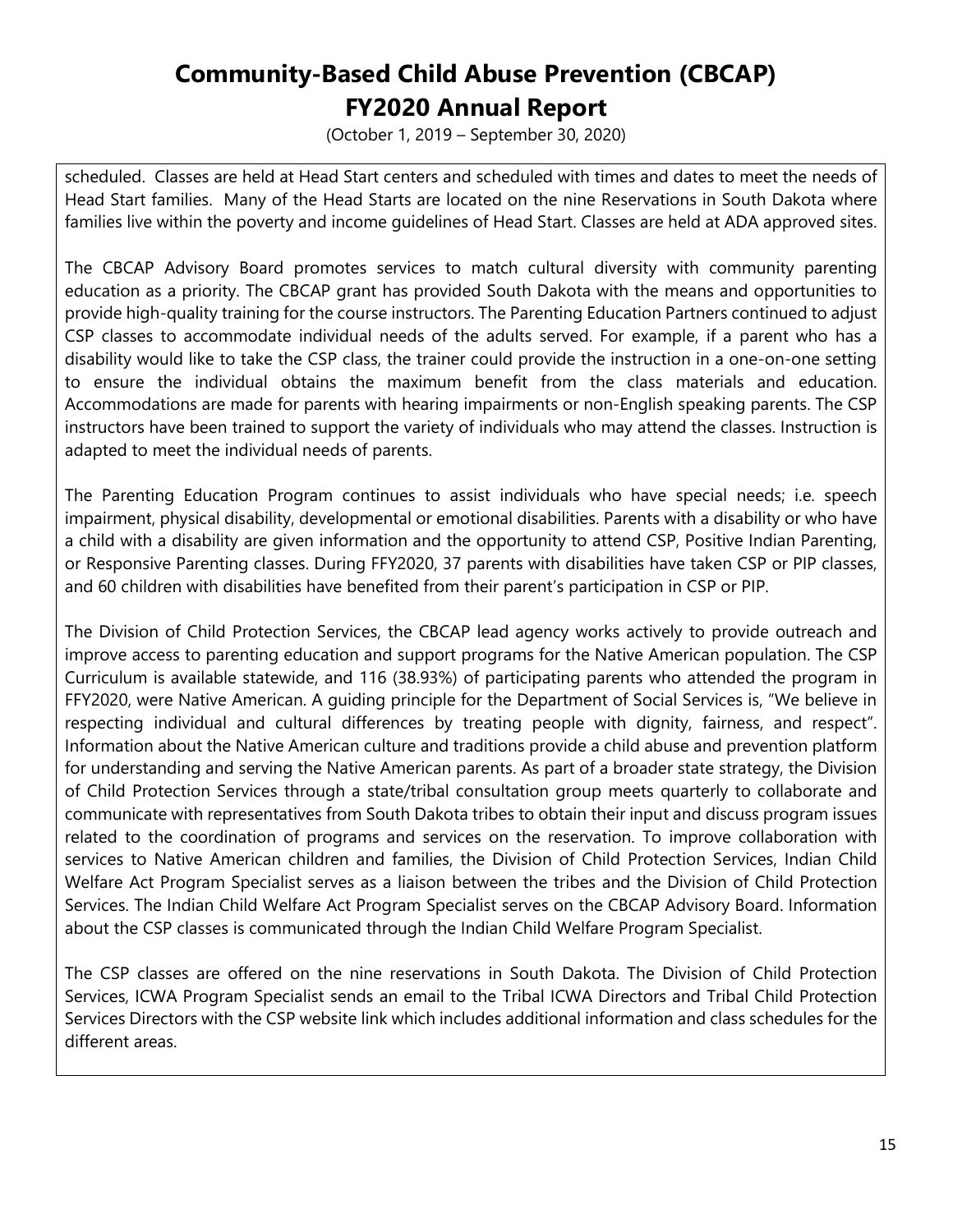(October 1, 2019 – September 30, 2020)

The Division of Child Protection Services provides a list of the CSP classes on their website and encourages other agencies and organizations to refer parents to the program. The following website has the parenting classes: [http://dss.sd.gov/docs/childprotection/common\\_sense\\_parenting\\_schedule.pdf](http://dss.sd.gov/docs/childprotection/common_sense_parenting_schedule.pdf)

The Parenting Education Partners are strategically located to cover the geographic areas of the state. The Parenting Education Partners advertise the CSP classes in their area by providing emails along with flyers, PSA's, social media, radio announcements, and the DSS website for advertising the program to a variety of contacts in their community. CSP class information is posted on Parenting Education Partners Facebook pages. The CBCAP Advisory Board Meetings are an effective way to enhance communication and collaboration of resource promoting parenting education and prevention across the state.

CSP classes continue to be offered to incarcerated mothers and fathers in South Dakota. CSP classes held at the Women's Prison served 83 parents and impacted 223 children. 19 parents attended classes at the Lower Brule Detention Center with 58 children being impacted. 14 parents attended classes at Mike Durfee State Prison with 43 children being impacted. Rosebud Sioux Tribal LE Adult Detention served 19 parents impacting 71 children. The women in the Women's Prison in Pierre are entered into the system as a course completion when completing CSP. The following month these records are flagged for Earned Discharge credit. There are 20 days awarded for class completion. It is applied to the end of their sentence, which pushes the dates on the front end. The amount of the push depends upon a sentencing formula determined by the length of the sentence. Essentially those that complete CSP will be awarded 20 days off their sentence.

The Division of Child Protection Services contracts with an agency to employ five Community Resource People (CRP's) to assist the youth, foster parents, Family Services Specialists, and group care centers for minors and residential treatment facilities. The goal of the five CRP's is to provide youth, as well as Family Services Specialists and foster parents, with the additional support needed to bolster independent living skills of youth in foster care and young adults who transitioned from foster care. They will ensure that each young person leaving care will have the skills necessary to live independently and productively in the community providing services for youth. The CRP's work with youth that are homeless to assist them to find resources in their community. The CRP's also work with youth who are pregnant or youth who may have children and need extra parenting skills. The CPRs provide individual assistance, monitor, supervise, and coordinate services for youth in the areas of parenting classes, housing, employment, life skills, connections, health, community resources, and education. The CRP's also support youth in their efforts to obtain a high school diploma, GED, and post-secondary degree. The CRP's provide encouragement, support, and assistance to youth. This funding is provided through the Chafee Foster Care Independent Living Program grant.

All new state employees with the Division of Child Protection Services in South Dakota are required to attend a cultural training to enhance the services they provided. The Department of Social Services Indian Child Welfare Act (ICWA) Program Specialist presents this training opportunity and is an active member of the CBCAP Advisory Board. The ICWA Program Specialist presents information on working with and serving Native Americans during the CBCAP Advisory Board Meetings.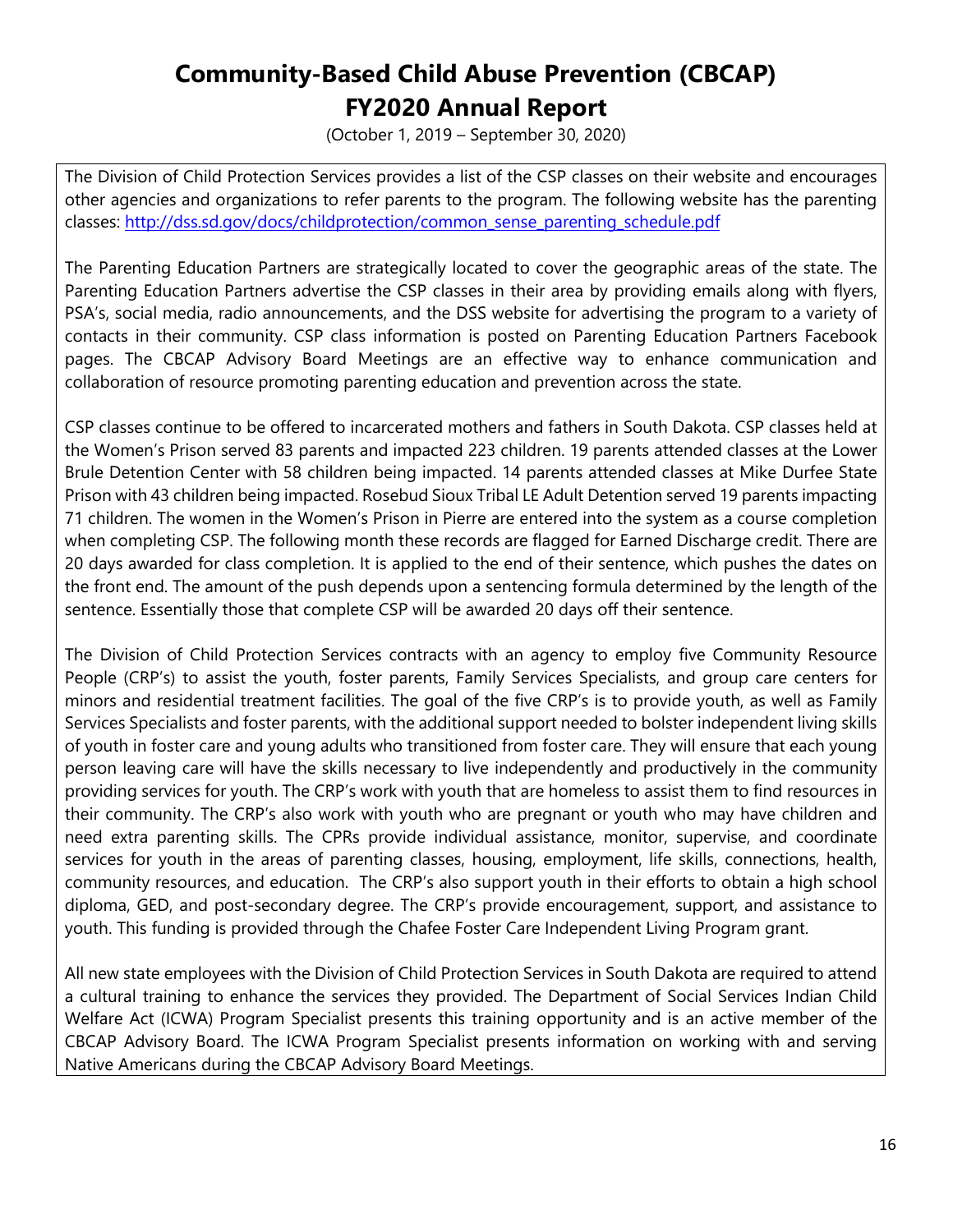(October 1, 2019 – September 30, 2020)

- **6. Describe the lead agency's activities and implementation plan to ensure the continued leadership and involvement of parents in the ongoing planning, implementation, and evaluation of CBCAP programs (section 206(8))** 
	- Describe the CBCAP lead agency's activities, including training and technical assistance, and implementation plan to ensure the leadership and involvement of parents in the ongoing planning, implementation, and evaluation of CBCAP programs including:
		- o the involvement of a diverse representation of families in the design, operation and evaluation of community-based child abuse and neglect prevention programs and activities
	- If applicable, describe how parent leadership and family involvement efforts were evaluated and assessed in terms of its impact on the work of the CBCAP lead agency during the reporting period

The Department of Social Services continues to provide a platform for building the leadership abilities of parents and offers them opportunities to participate in the ongoing planning, implementation, and evaluation of the CBCAP Program. The South Dakota Parent Information and Resource Center collaborated with the Division of Child Protection Services in designing a Parent Leadership Program embedded into the structure of the six CSP classes. The Parent Leadership Program consists of six components: Parents as Listeners; Parents as Communicators; Parents as Experts; Parents as Partners; Parents as Peace Makers; and Parents as Leaders. Parents are provided with information and skills to develop and recognize their leadership potential. Parents, who participate in the CSP classes, may have had traumatic life experiences that create additional barriers to attaining leadership skills. The Leadership Curriculum and leadership questions are included in the parent survey. This survey is completed after the completion of the Common Sense Parenting class and allows parents to voice input of the class, curriculum, and instructor feedback. The Parenting Education Program provides ongoing support and technical assistance for the implementation of the Leadership Curriculum.

South Dakota involves a diverse representation of families in the design and evaluations of child abuse and neglect prevention programs and activities. The Parenting Program services individuals with diverse backgrounds, income levels, nationalities, race, etc. The leadership component is embedded in all the CSP classes so parents can learn how to be leaders in their homes and communities. The nine Native American Reservations are served. The prisons in Pierre, Yankton, Pine Ridge, Lower Brule Detention Center, and the Rosebud Sioux Tribe LE Adult Detention, schools, domestic violence centers, Head Start programs, and early childhood education programs are served. Parenting Education Partners let the general public know about the CSP classes in their areas including numerous and various child abuse prevention and fatherhood activities. Parents from all walks of life are served through the Common Protection Services Program.

Parenting Education Partners continue to obtain input from parents attending CSP classes. CSP participants complete the parent survey*,* and each evaluation is recorded in the outcome database. The CSP instructors and Parenting Education Partners make improvements as written and suggested by the parents in the parent survey developed by FRIENDS. The outcome data is derived from the survey and is used to give feedback to Parenting Education Partners at peer reviews. Suggestions for program improvements are implemented within the boundaries and guidelines required by Boys Town and the CSP Program. Parents provide leadership and guidance through comments and recommendations expressed on the parent survey. This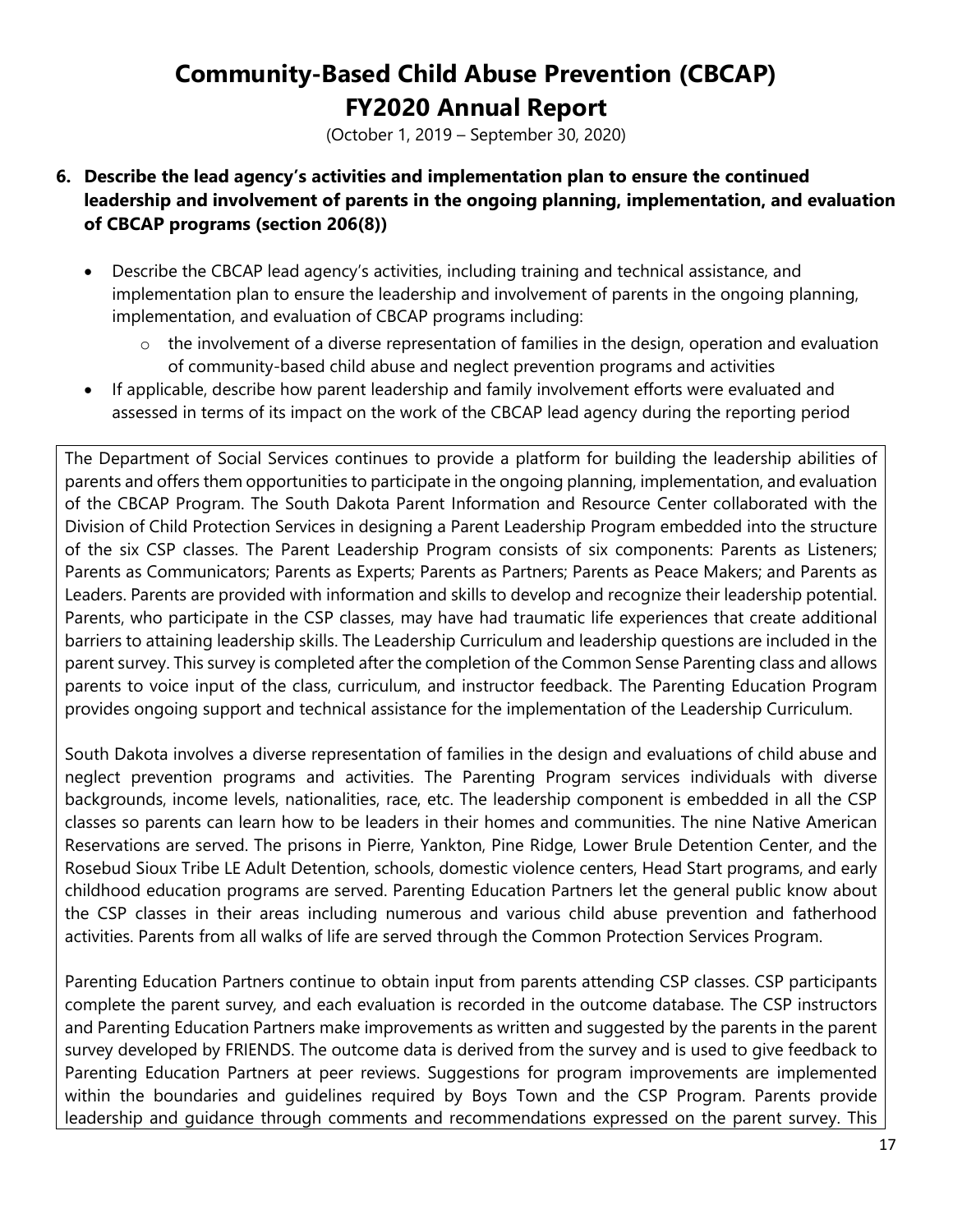(October 1, 2019 – September 30, 2020)

information is used to generate data for the CBCAP Annual Report and is a valuable tool for directing the program.

Parent input remains valuable to the success of the program. During the CSP class, parents learn and discuss skills and practice and participate in roleplaying. This is one way to evaluate if parents are learning the effective parenting skills. Parents complete the CSP Survey at the last CSP class. The survey provides valuable input from parents regarding changes they have made as the result of attending CSP, what parenting skills they continue to use, changes observed in children, skills used for parent and child self-control, suggestions for informing other parents about CSP classes, suggestions for additional preventative resources and services, and suggestions on how to help parents attend CSP classes.

Parents enrolled in the CSP Program are asked to complete an evaluation before the Parenting Education Program Peer Reviews. During the evaluation, parents are asked if they would be interested in participating as a parent representative on the Advisory Board. The Parenting Education Program has found the parent evaluation and invitation to parents to attend the peer reviews is a valuable way to receive feedback from parents. Parents are empowered when involved, and their leadership is affirmed. In South Dakota, the parents' feedback is a guiding force in providing leadership to the program and is a valuable source of information for deciding what, if any, changes should be made.

#### **7. Include a description of the training, technical assistance and evaluation assistance activities conducted or sponsored by the lead agency during the reporting period**

• Describe the training, technical assistance and evaluation assistance activities conducted or sponsored by the CBCAP lead agency during the reporting period, including the number of individuals who received training and technical assistance from Lead Agency (see table below)

| Please indicate numbers for:                                                   | # served |
|--------------------------------------------------------------------------------|----------|
| Number of individuals who received training and technical assistance from Lead | 250      |
| Agency as a total                                                              |          |

Ongoing technical assistance continues for parents, professionals from different communities, public and private agencies, Head Start, state's attorneys, judges, other state programs (Department of Corrections, Division of Child Care Services, Department of Education), and the Parenting Education Partners in the following ways:

- Peer Review Process
- CBCAP SLA Program Specialist provides ongoing trainings, with the 14 Parenting Education Program contractors, such as the Parent Leadership Curriculum and the Six Protective Factors
- CBCAP Parenting Education Advisory Board Meetings
- Webinars and Conference Calls with the Parenting Education Partners
- South Dakota Department of Social Service's website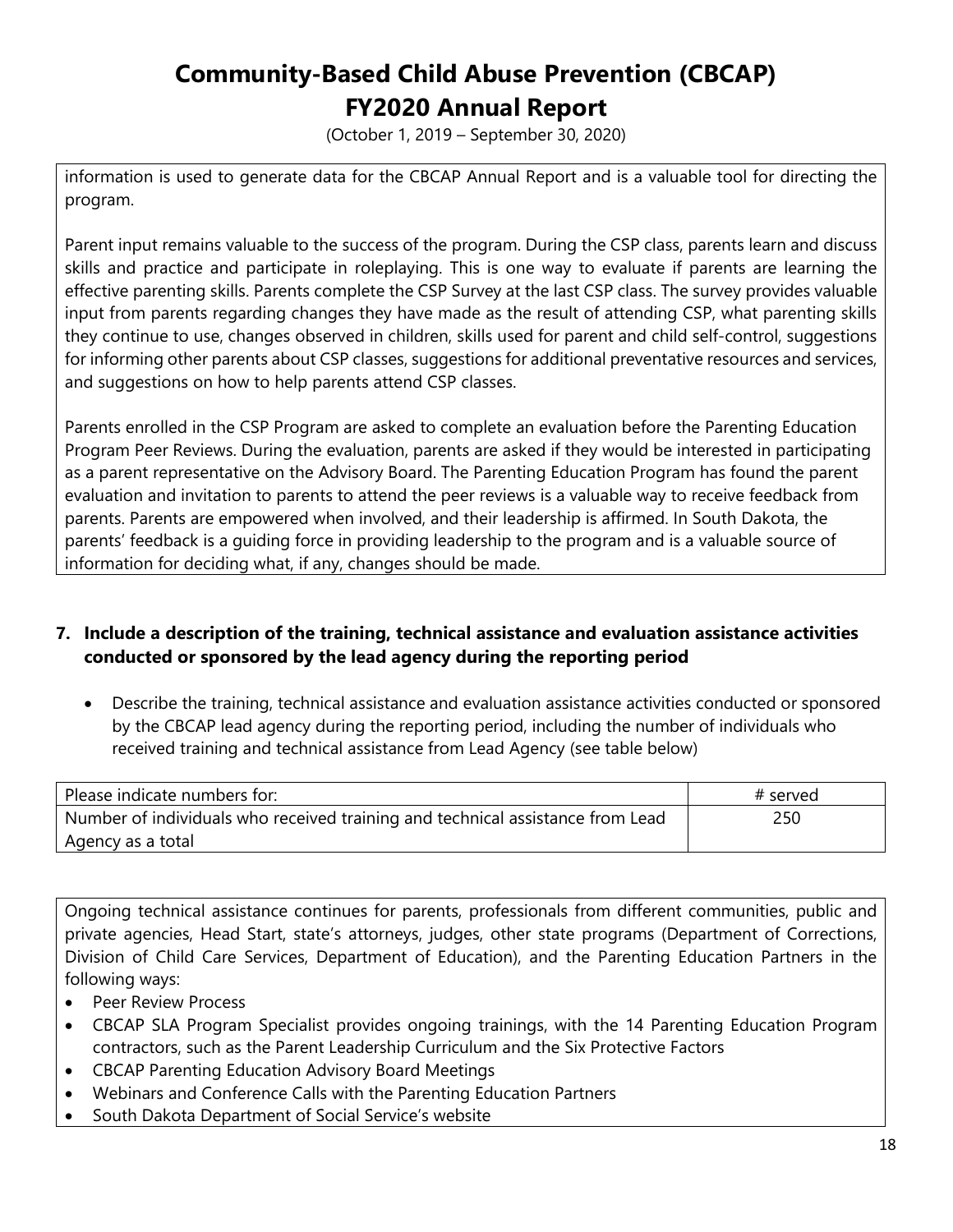(October 1, 2019 – September 30, 2020)

- CSP Training for Child Protection Services staff and professionals
- Informational resources provided by the CBCAP SLA Program Specialist
- Parenting Partners provide training to their co-workers and peers
- Parenting Partners provide direct training and resource information that is designed to support families and parents within their program
- CSP Training for new trainers
- Worthy of noting, several of these methods were converted to a virtual format to continue serving the needs of South Dakota families while being cognizant of pandemic concerns and guidance

Technical assistance is provided during or as the result of peer reviews. Every other year Parenting Education Program Peer Reviews are completed with each of the Parenting Education Partners in the different areas of the state. The peer reviews provide the avenue for parents, the Division of Child Protection Services, CSP instructors, Head Start staff, domestic violence program personnel, Parenting Education Partners, and public tribal and local services providers to gather to discuss the strengths and concerns associated with the CSP program and child abuse prevention. Parent outcome data collected from parent surveys is shared during the peer review. Parents are a significant part of the review. The peer review will continue to be a valuable way to evaluate the program and give input to the state. Having open and honest discussions regarding the parents' perspective of the program is an invaluable experience for all who attend the peer reviews. An evaluation of the program is completed during each peer review. The evaluation instrument was designed to measure and focus on areas of accessibility and availability of training to parents, service quality, individual agency management of the parenting program, outreach efforts including prevention activities, community relationships, effectiveness of the curriculum, ability of the network to identify obstacles and provide solutions and marking of resources in their area. Technical assistance is proved when and where identified and needed. In preparation for the CSP Peer Review, information from past parent participants is collected. Parenting Education Partners conduct either a brief phone survey or send a survey for parents to complete on the CSP program. Information obtained from this survey is analyzed and shared during the peer review process.

The Division of Child Protection Services requires new staff to attend a four-hour overview of the CSP Curriculum. The CSP overview increases the general understanding of the CSP Curriculum and the skills taught in classes. The Family Services Specialists and Social Services Aides support and model the parenting skills in their work with families. The Head Start staff, domestic violence program staff, TANF staff, school counselors, attorneys, court services personnel and service providers who make referrals to the CSP classes are invited and encouraged to attend this training.

The CBCAP SLA Program Specialist coordinates the dates and times Early Childhood Enrichment (ECE) system when planning and instructing the 4-hour CSP and Responsive Parenting Training for Child Protection Services staff and professional in the community, so these contacts can let parents know about the parenting classes. The CSP trainers include the Responsive Parenting information in the training and upcoming classes. The CSP instructors provide awareness about the Responsive Parenting classes to parents with children under 3.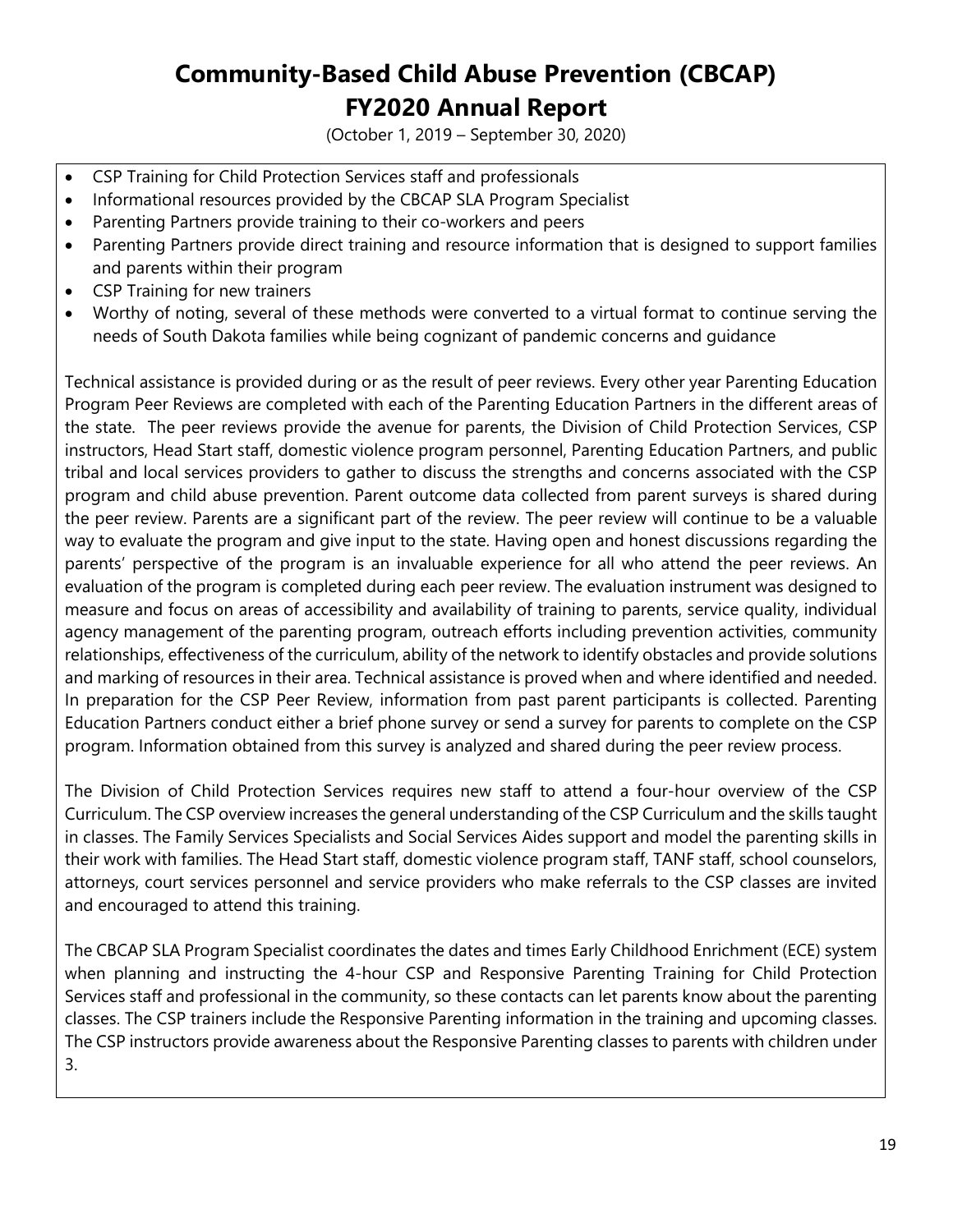(October 1, 2019 – September 30, 2020)

The Parenting Education Program, the CBCAP Advisory Board, Parenting Education Partners and community programs and services supplied materials and promoted education and awareness of child abuse and prevention activities through social media websites, presentations, brochures, newsletters, flyers' information packets, bulletin boards, events, and other available resources.

The Parenting Education Partners utilized the parent survey to enhance CSP classes. Parenting Education Partners provide continuing training and assistance on the use of the parent survey. Parenting Education Partners continue to submit data from the parent survey to the state office for the CBCAP annual report. This data assists the Parenting Education Partners in evaluating their local programs and gives direction for improvements and changes. The parent survey is shared during the Peer Review Process.

#### **8. Provide evaluation data on the outcomes of programs and activities funded under this program. This should include the following:**

- Data reporting requirements and the national outcomes for the CBCAP program, as appropriate; for the efficiency measure, provide data on the percentage of total funding that supports evidence-based (EBP) and evidence-informed programs (EIP) and practices (see table below). More information about these requirements can be found in the document, "Guidelines for CBCAP Lead Agencies on EBP EIP found at [https://friendsnrc.org/wp-content/uploads/2020/10/2007CBCAP-Guidelines.pdf."](https://friendsnrc.org/wp-content/uploads/2020/10/2007CBCAP-Guidelines.pdf) For more information on evidence-based practice in prevention, see [https://friendsnrc.org/evaluation/matrix-of](https://friendsnrc.org/evaluation/matrix-of-evidence-based-practice/)[evidence-based-practice/.](https://friendsnrc.org/evaluation/matrix-of-evidence-based-practice/)
- A demonstration of the high level of satisfaction among families who have used the services of the CBCAP program; (section 206(5)) (*For example: CBCAP lead agencies could consider including a summary of findings from client satisfaction surveys.)*
- A description of the results of evaluation, or the outcomes of monitoring, conducted under the state program to demonstrate the effectiveness of activities in meeting the purposes of the program (this may include a peer review process) (section 206(7))
- Evaluation data, where appropriate and available, on the effectiveness of funded programs, the CBCAP lead agency, and the network

The Parenting Education Program is committed to ongoing evaluation and program enhancement. Data was collected to adequately evaluate the program components to meet federal guidelines. Evaluation information in this section is acquired from the Parenting Education Partners. The 14 Parenting Education Partners, providing the CSP Program, continue to collect and provide data.

The Parenting Education Partners collect data on all parents who attend the first session of CSP. At the end of the 6-week class, each parent completes an outcome evaluation. The three-part evaluation gives parents the opportunity to provide input on the effectiveness of the curriculum, how satisfied they are with the CSP training materials and the Parent Leadership materials, and their comfort level with the program instruction (role-play, power point, and homework assignments). The evaluation provides information about the skills of the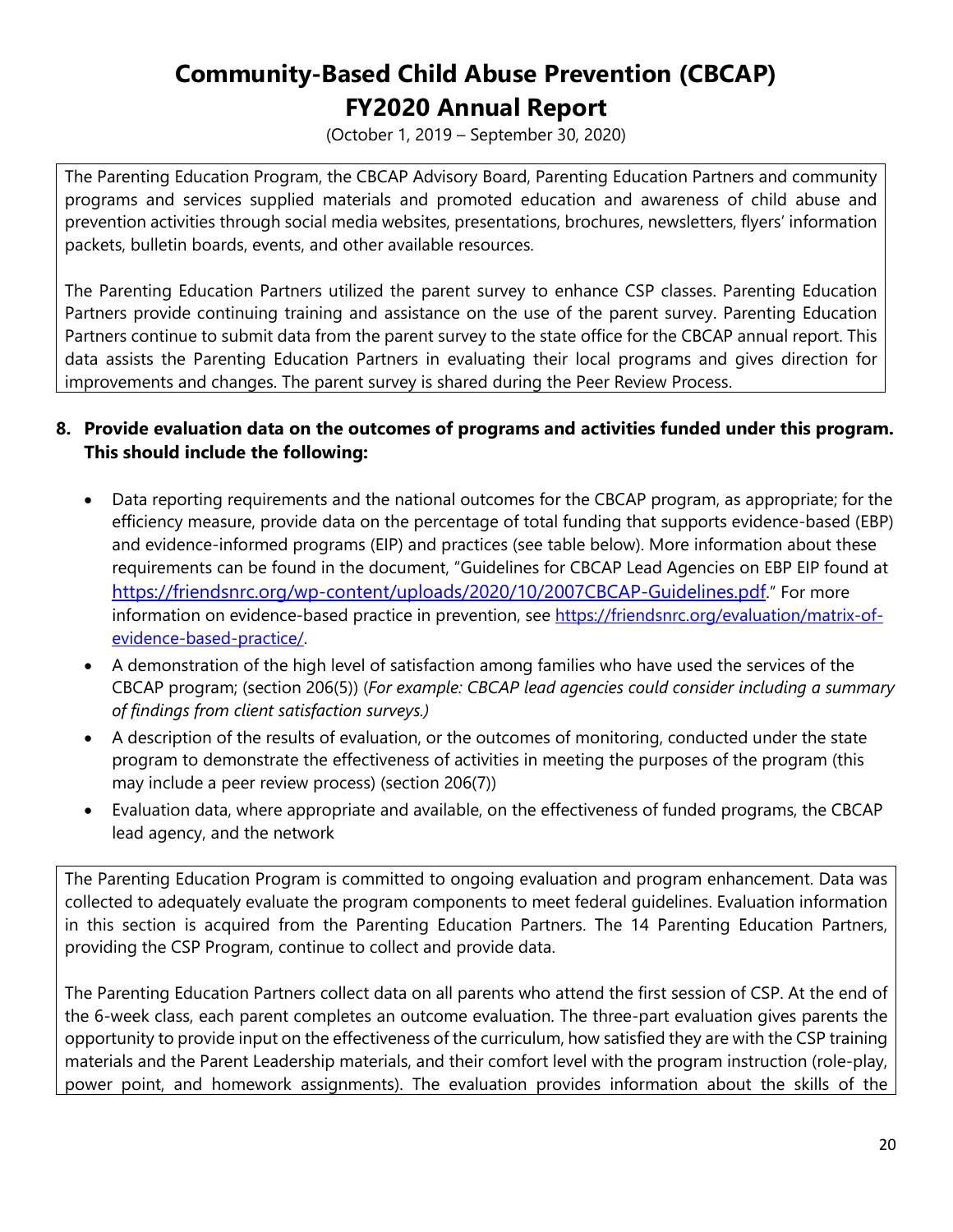(October 1, 2019 – September 30, 2020)

instructor and the quality of the class presentation. The evaluation is a tool to help develop recommendations for program improvement. In addition, parents are given an additional qualitative survey to complete.

The Parenting Education Partners are required to gather, maintain, and submit information to track completion and to assist with continuous quality improvement. The Division of Child Protection Services reviews this information to evaluate the Parenting Education Partner's contracts. The information is used to determine contract amounts and needs related to available trainers, materials, supplies, books, locations of classes held, and parents and children served.

The Division of Child Protection Services utilizes a peer review process to enhance the quality of services provided by the state's Parenting Education Partners funded through the CBCAP grant. Parenting Education Partners participate in a peer review every two years. There were six Parenting Education Program Peer Reviews scheduled during this reporting period. Due to inclement weather and the pandemic, these reviews have been postponed until members can safely meeting in person. In-person engagement with parents and community providers is key to the success of these reviews. One review was held in February with Lutheran Social Services in Aberdeen, SD. Participants included in the review were the following: Parenting Education Partners, CSP instructors, Responsive Parenting contacts, parents who completed the CSP class, court services staff, community representatives, local Division of Child Protection Services staff, Temporary Assistance to Needy Families staff, the CBCAP SLA Program Specialist and the contract designee. Peer reviews were held in Pierre, Mitchell, Winner, Isabel, and Sioux Falls. An evaluation instrument is utilized during the peer review process. The instrument measures and focuses on: accessibility and availability to parenting classes; service quality; individual agency oversight of the parenting program; outreach activities include fatherhood and prevention of child abuse and neglect; community relationships; effectiveness of the CSP Curriculum; ability of the network to identify obstacles and provide solutions; and marketing of resources in the service area. The Division of Child Protection Services requests information from parents about the sustainability of use of the CSP skills and what part of the CSP Program they are using with their children. A peer review parent survey is used to interview parents who had previously attended CSP classes and are unable to attend the peer review in-person. Comments from the parent surveys are included in the peer review and consistently indicate parents are continuing to use the parenting skills learned in the CSP classes after the classes have ended.

Parenting Education Partners provide feedback about the peer review process at the conclusion of the review. An exit letter is sent to the participants and professional staff who attend the peer review stating commendations and recommendations made during the review. Parenting Education Partners, Division of Child Protection Services staff, parents and CBCAP partners value the opportunity to come together around the table to discuss issues and concerns and celebrate the success of the CSP and child abuse prevention activities. CBCAP funds continue to pay for mileage and honorarium for parents attending peer reviews.

The Parenting Education Partners are required to have parents complete a class evaluation at the end of the six-week class. The survey provides parent input into the satisfaction and effectiveness of the CSP and Leadership Curriculum and training skills of the presenters. Evaluations were completed by participants and submitted by Parenting Education Partners.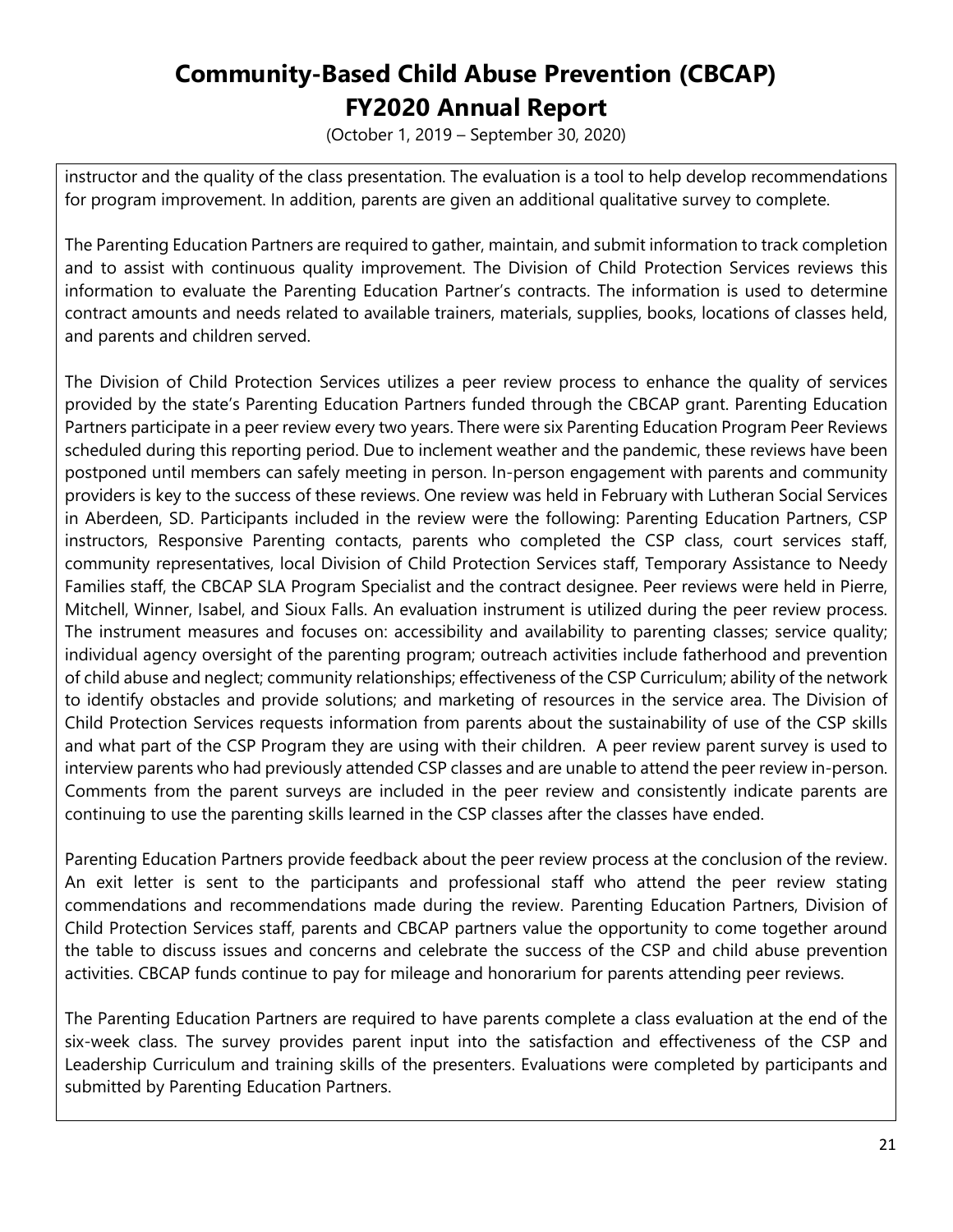(October 1, 2019 – September 30, 2020)

#### **Common Sense Parenting (CPS) Report: Program and Family Information**

| <b>Family Information</b>                                                                    | <b>Count</b>   | <b>Percent</b> |                  |                  |
|----------------------------------------------------------------------------------------------|----------------|----------------|------------------|------------------|
| Number of families served                                                                    | 299            |                |                  |                  |
| Number of parents served                                                                     | 342            |                |                  |                  |
| Number of parents with a disability                                                          | 38             |                |                  |                  |
| Number of children                                                                           | 807            |                |                  |                  |
| Number of children living at home                                                            | 434            | 53.78%         |                  |                  |
| Numbers of children who are:                                                                 |                |                |                  |                  |
| Under 3                                                                                      | 141            | 17.47%         |                  |                  |
| Between 3 and 12                                                                             | 177            | 21.93%         |                  |                  |
| Between 6 and 12                                                                             | 239            | 29.62%         |                  |                  |
| Over 12                                                                                      | 218            | 27.01%         |                  |                  |
| Number of children with a disability                                                         | 64             | 7.93%          |                  |                  |
| ** Referral Sources                                                                          |                |                |                  |                  |
| * Child Protective Services (CPS)                                                            | 59             | 17.25%         |                  |                  |
| * Court System                                                                               | 64             | 18.71%         |                  |                  |
| * TANF                                                                                       | $\mathbf{0}$   | $0.00\%$       |                  |                  |
| * Head Start                                                                                 | 10             | 2.92%          |                  |                  |
| * Domestic Violence Program                                                                  | 3              | 0.88%          |                  |                  |
| * Dept. of Corrections (DOC)                                                                 | 109            | 31.87%         |                  |                  |
| Substance Abuse Treatment Program                                                            | $\overline{4}$ | 1.17%          |                  |                  |
| Self-Referral                                                                                | 63             | 18.42%         |                  |                  |
| An Attorney                                                                                  | 8              | 2.34%          |                  |                  |
| Other Service Specified<br>**Respondents could select more than one response to these items. | 46             | 13.45%         |                  |                  |
| Parents who successfully completed Common Sense                                              | 235            | 68.71%         |                  |                  |
|                                                                                              |                | Yes            | N <sub>o</sub>   | Unsure           |
| In the past year, was this family ever homeless or at risk for homelessness?                 |                | 65             | 215              | 10               |
| Have you attended Common Sense Parenting before?                                             |                | 50             | 247              | $\mathbf{0}$     |
| Would you recommend the Common Sense Parenting program to                                    |                | 210            | $\boldsymbol{0}$ | $\boldsymbol{0}$ |
|                                                                                              | Mean           |                |                  | St.Dev.          |
| Average Number of Sessions Attended                                                          | 4.85           |                |                  | 1.66             |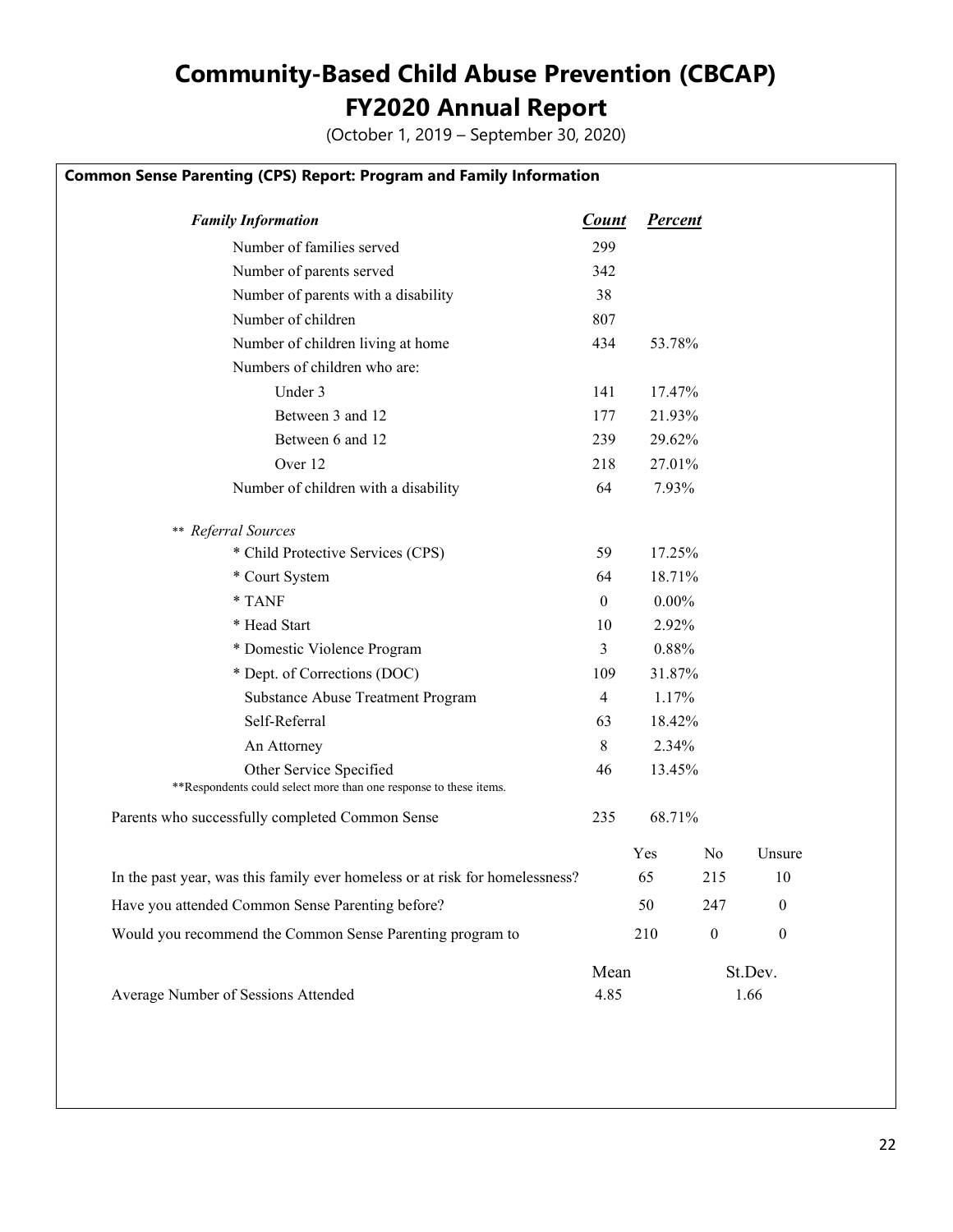(October 1, 2019 – September 30, 2020)

| <b>Total Number of Families</b><br>299                                                 |                  |                |
|----------------------------------------------------------------------------------------|------------------|----------------|
| <b>Number of Participants reported on</b><br>298                                       |                  |                |
| Race/Ethnicity:                                                                        | <b>Count</b>     | <b>Percent</b> |
| Native American/Alaskan Native                                                         | 116              | 38.93%         |
| White (Non Hispanic/European American)                                                 | 148              | 49.66%         |
| African American                                                                       | 4                | 1.34%          |
| Hispanic/Latino                                                                        | 16               | 5.37%          |
| African Nationals/Caribbean Islanders                                                  | $\theta$         | $0.00\%$       |
| Middle Eastern                                                                         | 0                | $0.00\%$       |
| Native Hawaiian/Pacific Islanders                                                      | $\theta$         | $0.00\%$       |
| Asian                                                                                  | 3                | 1.01%          |
| Multi-racial                                                                           | 10               | 3.36%          |
| Other                                                                                  | $\mathbf{1}$     | 0.34%          |
| ** Risk factors affecting the parent or other family                                   |                  |                |
| Substance Abuse                                                                        | 129              | 43.29%         |
| Alcohol Abuse                                                                          | 113              | 37.92%         |
| Domestic Violence                                                                      | 100              | 33.56%         |
| Financial                                                                              | 57               | 19.13%         |
| Transportation                                                                         | 113              | 37.92%         |
| Legal                                                                                  | 91               | 30.54%         |
| Other                                                                                  | 14               | 4.70%          |
| None of the Above<br>**Respondents could select more than one response to these items. | 34               | 11.41%         |
| <b>Marital Status:</b>                                                                 |                  |                |
| Single                                                                                 | 161              | 54.03%         |
| Married                                                                                | 64               | 21.48%         |
| Partnered                                                                              | 25               | 8.39%          |
| Separated                                                                              | 11               | 3.69%          |
| Divorced                                                                               | 36               | 12.08%         |
| Widowed                                                                                | $\boldsymbol{0}$ | $0.00\%$       |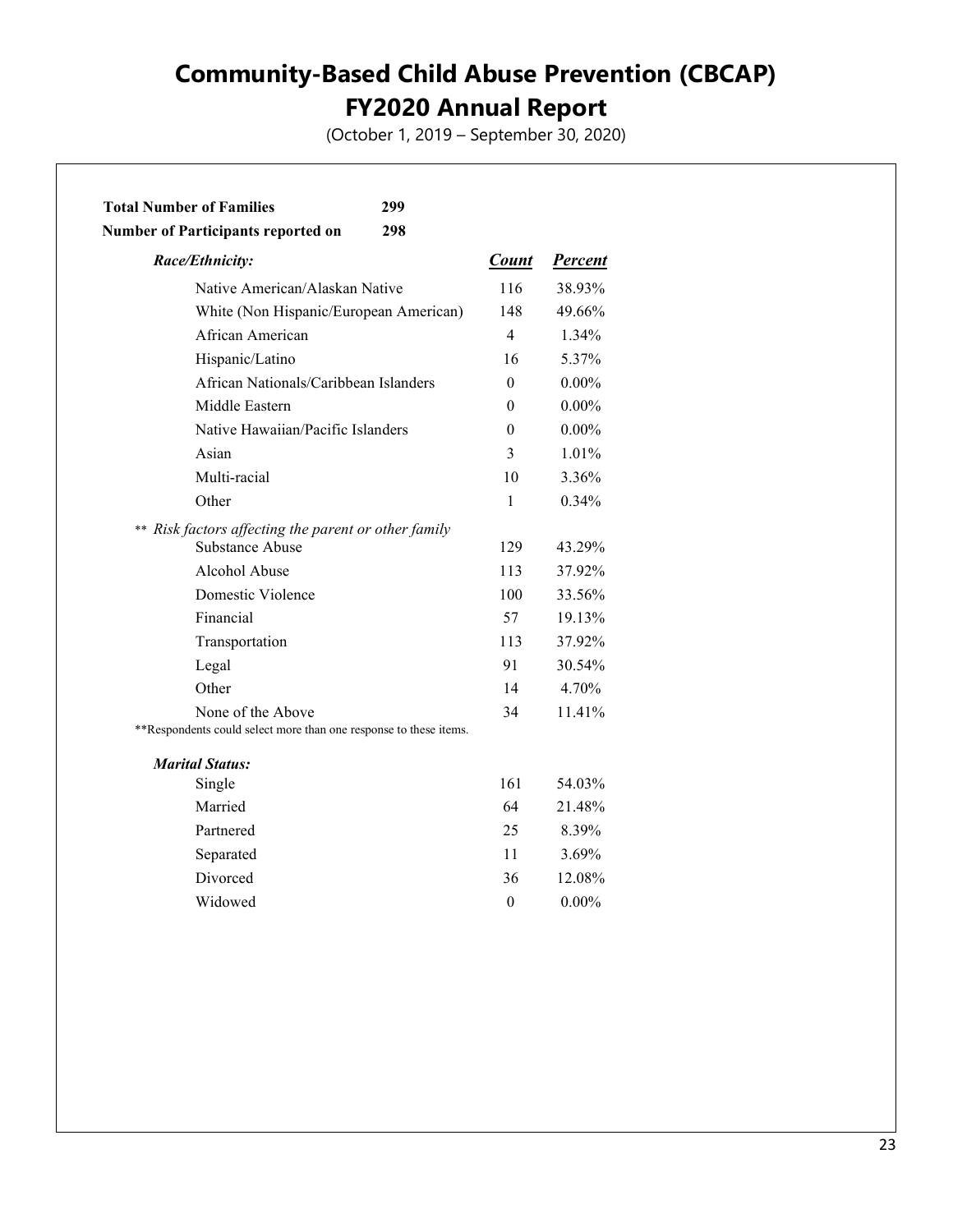(October 1, 2019 – September 30, 2020)

#### **Common Sense Parenting (CSP) Summary Report: Survey**

|                                                                                                                       | Count |      | Mean StDev |
|-----------------------------------------------------------------------------------------------------------------------|-------|------|------------|
| 1. The Common Sense Parenting program has helped me improve my parenting skills.                                      | 191   | 6.45 | 0.77       |
| 2. My ideas and opinions are welcomed and included in the Common Sense Parenting                                      | 191   | 6.53 | 0.86       |
| 3. The Common Sense Parenting program has helped me reach my parenting goals for my<br>family and me.                 | 191   | 6.13 | 0.96       |
| 4. The Common Sense Parenting program has given me skills to teach my children better<br>self-control.                | 190   | 6.54 | 0.77       |
| 5. The Common Sense Parenting program has given me skills to have better self-control.                                | 190   | 6.52 | 0.90       |
| 6. My children's behaviors have improved since I began using Common Sense Parenting<br>program skills.                | 183   | 5.46 | 1.22       |
| 7. My relationship with my children has improved since I began using Common Sense<br><b>Parenting Program skills.</b> | 183   | 5.76 | 1.24       |
| 8. I understand how I can be a leader in my home.                                                                     | 189   | 6.51 | 0.84       |

|                                                                                                        | Before CSP       |      | After CSP |                  | Improved Scores (%) |      |     |                       |
|--------------------------------------------------------------------------------------------------------|------------------|------|-----------|------------------|---------------------|------|-----|-----------------------|
|                                                                                                        | Count Mean StDev |      |           | Count Mean StDev |                     |      |     | <b>Count Improved</b> |
| 9. I have confidence in my ability to parent and take care of my children.                             | 189              | 5.02 | 1.31      | 188              | 6.46                | 0.67 | 187 | 71.12%                |
| 10. I use effective praise and preventive and corrective teaching in<br>interactions with my children. | 186              | 4.52 | 1.46      | 188              | 6.32                | 0.80 | 185 | 78.38%                |
| 11. I help my children learn social skills that include following instructions                         | 188              | 4.54 | 1.45      | 187              | 6.18                | 0.82 | 185 | 78.38%                |
| 12. I am able to manage the stress in my life.                                                         | 189              | 4.38 | 1.43      | 186              | 5.94                | 1.06 | 185 | 74.59%                |
| 13. When I am worried about my child I have someone to talk to.                                        | 189              | 5.13 | 1.68      | 185              | 6.30                | 0.98 | 185 | 54.05%                |
| 14. I stand up for what my family and children need.                                                   | 189              | 5.59 | 1.46      | 187              | 6.51                | 0.79 | 186 | 46.77%                |
| 15. I am able to meet my family's needs with the resources available to me.                            | 190              | 5.68 | 1.49      | 186              | 6.35                | 1.09 | 186 | 33.87%                |
| 16. When I have a problem I can't solve on my own, I reach out for help.                               | 190              | 4.94 | 1.69      | 186              | 6.21                | 1.02 | 186 | 54.84%                |
| 17. I set and enforce boundaries (limits and expectations) without losing<br>control.                  | 190              | 4.79 | 1.56      | 186              | 6.21                | 0.89 | 186 | 68.28%                |
| 18. I am a leader in my home.                                                                          | 190              | 5.37 | 1.60      | 186              | 6.37                | 0.99 | 186 | 46.77%                |
| 19. I have friends and/or family who provide me with support when I need it. 188                       |                  | 5.57 | 1.63      | 186              | 6.31                | 0.99 | 185 | 34.05%                |
| 20. My children and I enjoy the time we spend together.                                                | 188              | 6.13 | 1.20      | 188              | 6.62                | 0.67 | 186 | 29.03%                |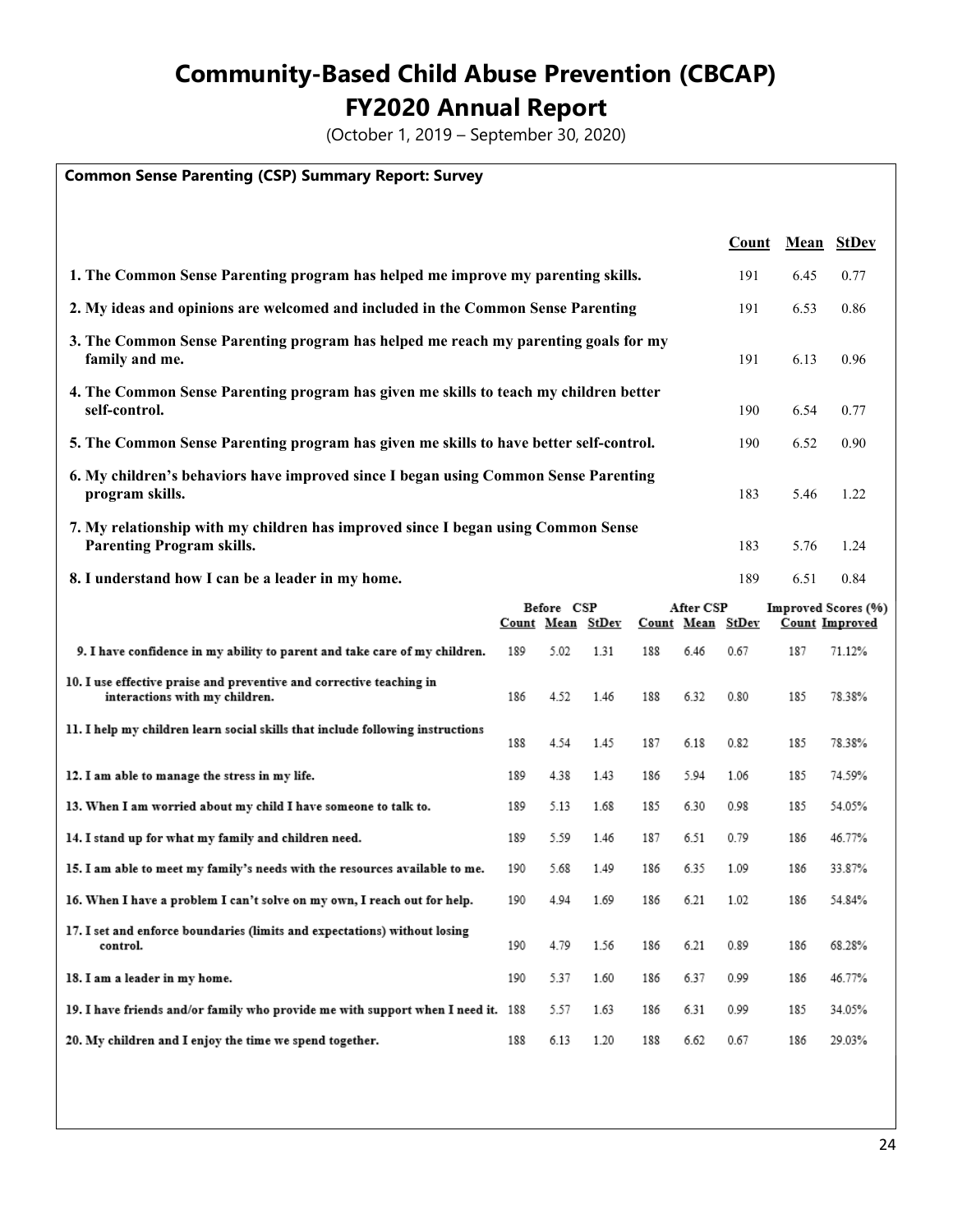(October 1, 2019 – September 30, 2020)

#### **Common Sense Parenting Program Summary Report: Open-ended questions**

- **1. Please tell about the most useful things you learned in Common Sense Parenting.** 216 responses received. Several responses revolved around skill acquisition. 69 responses were in relation to staying calm during parenting.
- **2. Please tell us about your experience using a Common Sense Parenting skill with your children. (What did you do and what was the result?)** 189 responses received. 45 revolved around staying calm, 14 about communicating in a way that improved their children listening, and 20 about offering children effective praise.
- **3. What suggestions do you have for improving the Common Sense Parenting Program?** 176 responses received. Suggestions included to provide daycare during classes, update the videos, provide more examples, and address how to discipline children in front of their friends.
- **4. Would you recommend the Common Sense Parenting program to others?** 210 "Yes" responses received, 0 "No" responses received.

An Additional parent survey is given to parents to gather additional qualitative date from program improvement and included the following questions:

- 1. What additional information with the Common Sense Parenting (CSP) classes would be helpful?
- 2. What other preventative resources/services would be helpful to you as a parent?
- 3. What part of CSP are you continuing to use?
- 4. What changes have you made as the result of attending the classes?
- 5. What comments has your child(ren) made about your parenting following taking the CSP training?
- 6. What changes have you noticed in your child(ren)?
- 7. What CSP skills are you using to teach your child(ren) better self-control?
- 8. What suggestions do you have to inform other parents about the CSP classes?
- 9. Do you have suggestions to help parents attend the CSP classes?
- 10. Do you refer back to the CSP book?
- 11. Do you remain in contact with other participants from the class?
- 12. Have you recommended the class to other parents?
- 13. What suggestions do you have to inform other parents about the CSP classes?
- 14. Additional Comments:

#### **Positive Indian Parenting (PIP) Report: Program and Family Information**

| <b>Family Information</b>            | Count |  |  |
|--------------------------------------|-------|--|--|
| Number of families served            | 10    |  |  |
| Number of parents served             | 12    |  |  |
| Number of parents with a disability  | 2     |  |  |
| Number of children with a disability |       |  |  |
| Number of children impacted          | 27    |  |  |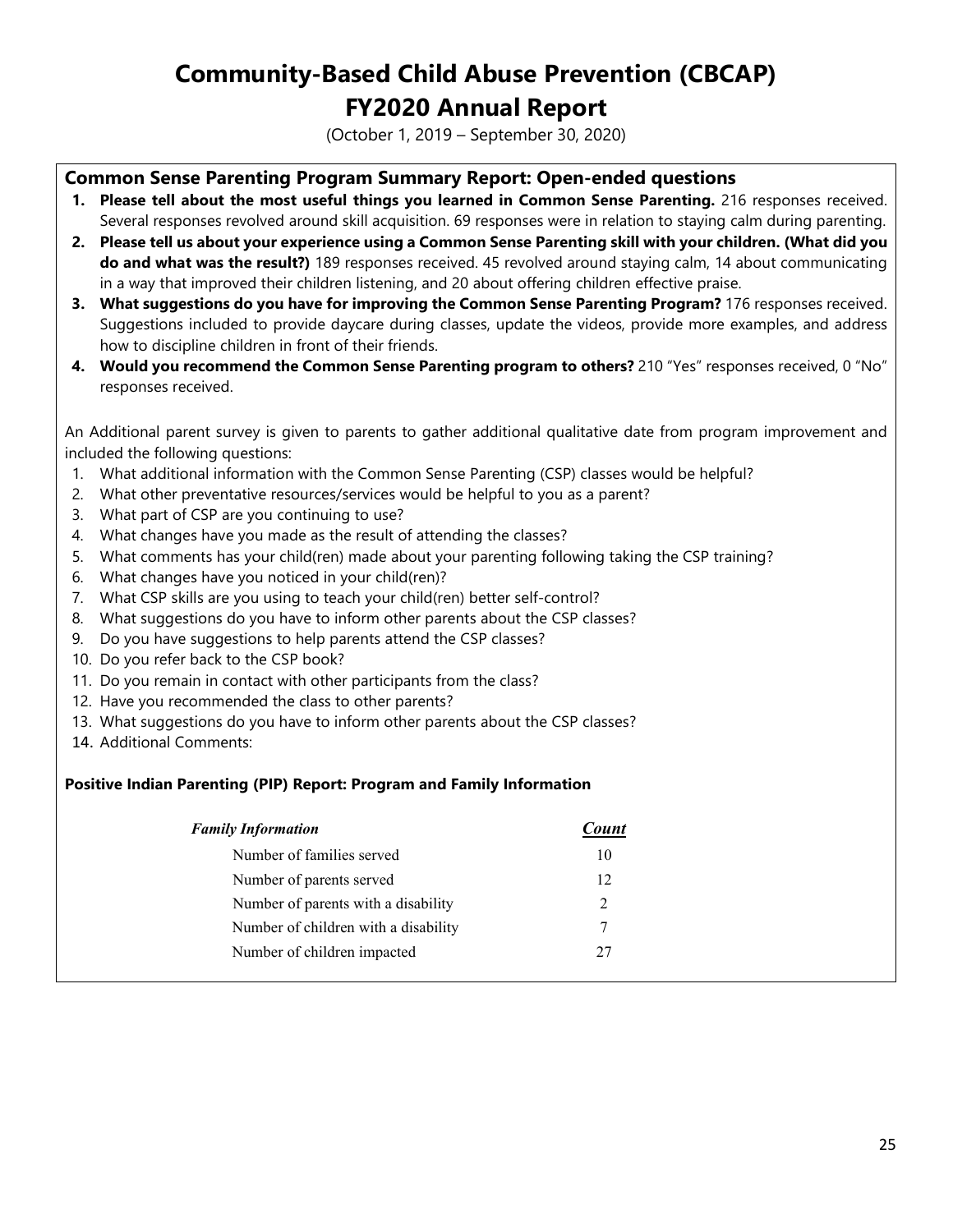(October 1, 2019 – September 30, 2020)

| <b>Promising Programs and Practices</b>               |            |                  |                      |                    |  |  |
|-------------------------------------------------------|------------|------------------|----------------------|--------------------|--|--|
| Program Name                                          | Supporting | Total Amount of  | Total Infrastructure | <b>Total Match</b> |  |  |
|                                                       | Reference  | CBCAP Funding \$ | Costs $$$            | Funding \$         |  |  |
| <b>Common Sense</b>                                   | See below  | \$77,365.63      | \$29,582.72          | \$15,473.15        |  |  |
| Parenting                                             |            |                  |                      |                    |  |  |
| Emerging and Evidence Informed Programs and Practices |            |                  |                      |                    |  |  |
| Program Name                                          | Supporting | Total Amount of  | Total Infrastructure | <b>Total Match</b> |  |  |
|                                                       | Reference  | CBCAP Funding \$ | Costs $$$            | Funding \$         |  |  |
| Positive Indian                                       | See below  | \$962.92         | \$2,113.05           | \$192.59           |  |  |
| Parenting                                             |            |                  |                      |                    |  |  |
| <b>Overall Totals:</b>                                |            | \$78,328.55      | \$31,695.77          | \$15,665.74        |  |  |

Please report on your expenditures for EB/EI Funding (add lines as needed):

\*Promising Program and Practices – Supporting Reference: The CSP Program has been determined to be a Level #2 Promising Program Practicing. All programs use the same curriculum including the book, training materials, PowerPoint, video clips, etc. The program has a study that was comparing parents who attended the 6-week program to other parents (*Thompson, R. Ruman, P., Schuchmann, L., & Burke, R.* (1996). A cost-effectiveness evaluation of parent training is with the Journal *of Child and Family Studies*. 5 (4), (415-429).

\*Emerging and Evidence-Informed Programs and Practices – Supporting Reference: The Positive Indian Parenting Program is to be at this level.

#### **9. Include a description of the Child Abuse Prevention Month and public awareness activities conducted during the reporting period**

- Provide information on public awareness and education activities conducted in the reporting period and the total number reached through various activities
- Include a description of individuals who have participated in public awareness and public education activities (see table below). Public awareness may include Child Abuse Prevention (CAP) month activities or other activities conducted throughout the year by the CBCAP lead agency or CBCAP funded providers. Examples of public education activities may include conferences, trainings or other education activities for CBCAP-funded providers or that have been administered to support the state's prevention plan/service array\*\*

| Please indicate numbers for:                                            | # served    |
|-------------------------------------------------------------------------|-------------|
| Number of individuals who received public awareness or public education | Estimate at |
| activities                                                              | 25,000      |

The Department of Social Services, Division of Child Protection Services is the lead agency responsible for the distribution of information and resources focused on the prevention of child abuse and neglect. While April is recognized as Child Abuse Prevention Month, information and education related to prevention and reduction of child abuse are provided year around to obtain the best results for children and their families. Child abuse and neglect impacts every community. Solutions focused on prevention and education continues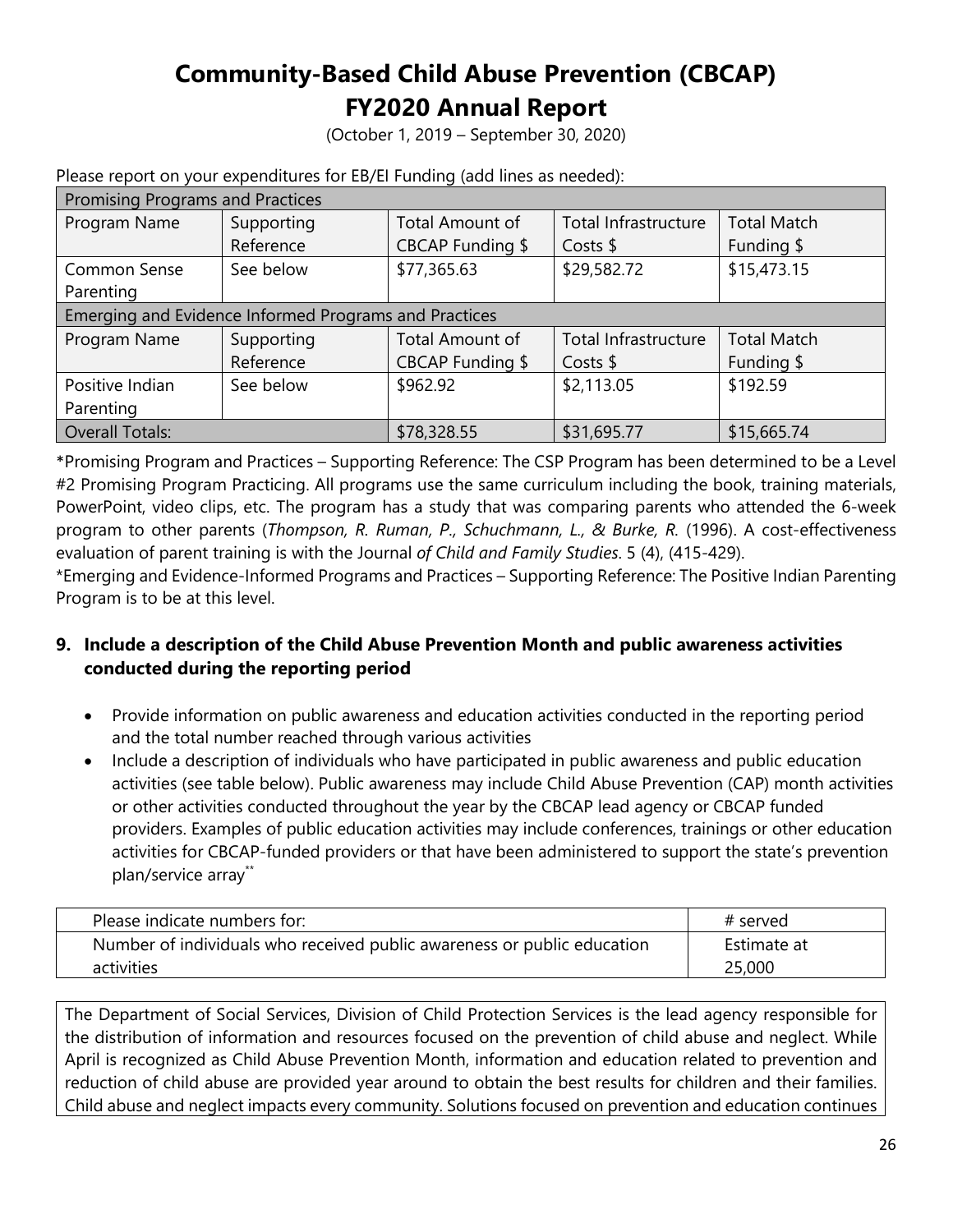(October 1, 2019 – September 30, 2020)

to be a priority for each community. The Division of Child Protection Services works to provide support information, programs, and activities that will reduce and prevent child abuse and neglect throughout the year. The Six Protective Factors will remain the platform for publications and activities related to child abuse prevention.

The CBCAP SLA Program Specialist coordinated child abuse prevention information on the Department of Social Services website. In recognition of National Child Abuse Prevention Month, the following information is available on the Department of Social Services website.

See:<http://dss.sd.gov/childprotection/nationalchildabuse.aspx>

The statewide prevention activities provided by the Parenting Education Partners, Domestic Violence Centers, Child Protection Teams, and the Division of Child Protection Services included:

- Governor's Executive Proclamation: The website contains the Executive Proclamation and resources to promote community awareness that can be used throughout the year, as well as activities designed especially for April, Child Abuse Prevention Month.
- Prevention Resource Guide: The 2019/2020 Prevention Resource Guides were distributed to the Child Protection Service staff, Tribal Child Welfare Agencies, and Parenting Education Partners to strengthen families and prevent child abuse and neglect.
- The South Dakota Department of Social Services' Facebook page posted weekly during April, targeting discussion and resources regarding Child Abuse Prevention Month.
- Child Abuse Prevention materials distributed to CSP class participants statewide.
- Common Sense Parenting brochure: The brochure has information about the CSP Program, locations, and contact information for CSP Providers. The CSP brochure includes information about the Six Protective Factors.
- Safe Home Rule: Parents attending CSP classes make a staying calm plan and learn skills to help them and their children remain calm. Parents attending CSP classes will write a Safe Home Rule in place for the safety of everyone in the home.
- Mandatory Reporting brochure: South Dakota requirements regarding reporting child abuse and neglect.
- Safe Havens in South Dakota brochure: If a parent of a baby, less than 60 days old, feels they cannot care for their baby they can leave the baby with an emergency medical services provider, or employee at any fire department, law enforcement agency, clinic, licensed child placement agency or medical facility. Leaving a baby under this law with an emergency medical services provider or child placement agency as allowed for under this law is not a crime.
- Child Care Assistance Program: Child Care Assistance is available to families who meet income guidelines and are working or working and attending school a minimum of 20 hours per week.
- Registration and Licensure of Child Care Environments: Information for licensing a childcare environment.
- Parent's Guide: Child Seat Safety: Buckling up the right way in a car seat, booster and seat belt brochure.
- Impaired Driving Information: Reducing alcohol-related crash fatalities and injuries is a priority for the Office of Highway Safety brochure,
- Pedestrian and Bike Safety: Helmet information brochure.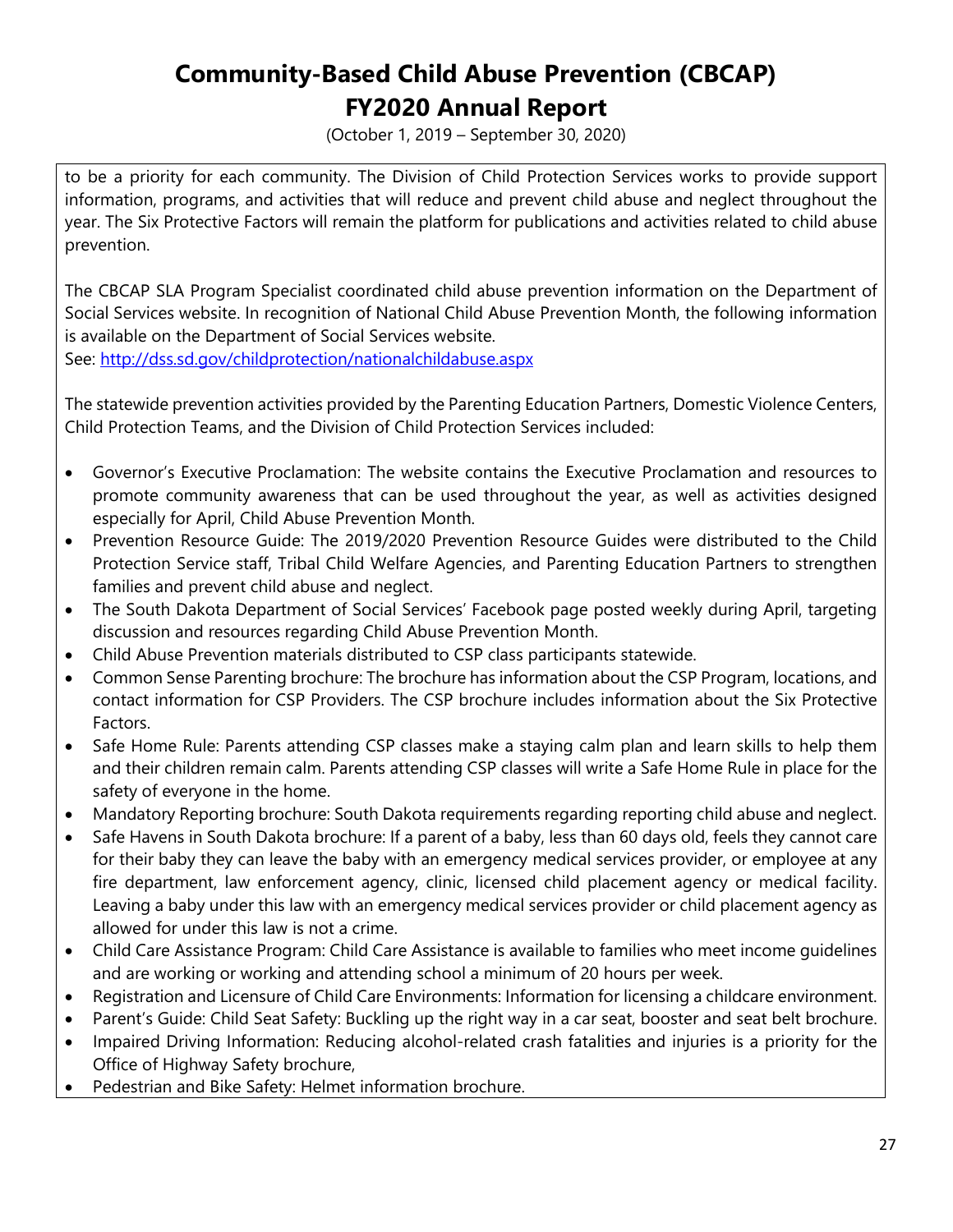(October 1, 2019 – September 30, 2020)

- National Children's Helpline: Get emotional support from a trained advocate, become empowered and a stronger parent.
- Sexual Abuse Prevention Programs: Strategies to prevent sexual abuse brochure.

The following are Child Abuse Prevention Resources that were shared within the agency, with other agencies, and with community partners during the month of April to be shared with parents:

- [211 South Dakota](https://www.helplinecenter.org/2-1-1-community-resources/)
- [Aunt Bertha](https://celebrate-children.us12.list-manage.com/track/click?u=9718008999105c2bc48a6f6c6&id=f87a5ad0eb&e=62746c5b71) (also available as an app)
- [For Parents Experiencing Stress over COVID-19](https://celebrate-children.us12.list-manage.com/track/click?u=9718008999105c2bc48a6f6c6&id=a69eb0ca90&e=62746c5b71)
- [Positive Parenting & COVID-19: 10 Tips to Help Keep the Calm at Home](https://celebrate-children.us12.list-manage.com/track/click?u=9718008999105c2bc48a6f6c6&id=cb260e98a7&e=62746c5b71)
- [Tips for Coping with a New Baby During COVID-19](https://celebrate-children.us12.list-manage.com/track/click?u=9718008999105c2bc48a6f6c6&id=434b34172b&e=62746c5b71)
- [Top Parenting Tips for Parents and Caregivers in Uncertain Times](https://celebrate-children.us12.list-manage.com/track/click?u=9718008999105c2bc48a6f6c6&id=760312a5e7&e=62746c5b71)
- [National Alliance on Mental Health](https://celebrate-children.us12.list-manage.com/track/click?u=9718008999105c2bc48a6f6c6&id=a163ff37de&e=62746c5b71)
- **10. Include a description of the important contextual factors (challenges or barriers) that impacted the ability of the CBCAP lead agency to implement their proposed plans in the last reporting period** 
	- This section should describe any important contextual factors that may have impacted the ability of the CBCAP lead agency to implement their proposed plans from the application. This section should describe the nature of the challenge or barrier and how the CBCAP lead agency addressed the issue or to identify areas where they may need more support or technical assistance. This section can provide information about state budget issues, staffing issues, or other factors that have impacted the work during the reporting period.

Parents not completing the CSP program do not complete the parent survey. This makes it difficult to know the reason why a parent does not complete the class sessions. Parents who start the class but do not complete CSP program will continue to be a topic to be discussed during Parenting Education Program Peer Reviews with Parenting Education Partners. The state demographics, rural characteristics and distances create some barriers. Participants in CSP are a hard-to-serve population with complex barriers. 31.89% of the parents did not complete the class during this reporting period. While this is not unusual, we believe it is essential to encourage the parent to complete the program. Parenting Education Partners have implemented the following to reduce barriers for attending CSP classes: Parenting Education Partners's remain flexible with dates and times of CSP classes; CSP instructors try to travel to rural sites to accommodate parent's transportation barriers; classes have been added at two schools in Sioux Falls; and some Parenting Education Partners make phone calls before CSP classes begin as reminders to the parents. The Parenting Education Partners are consistently and constantly updating and enlarging the email lists with CSP class dates. Facebook is used to notify parents about the success of CSP and to notify parents about upcoming CSP classes. As noted previously, the pandemic provided additional challenges to the families we serve. In addition, it